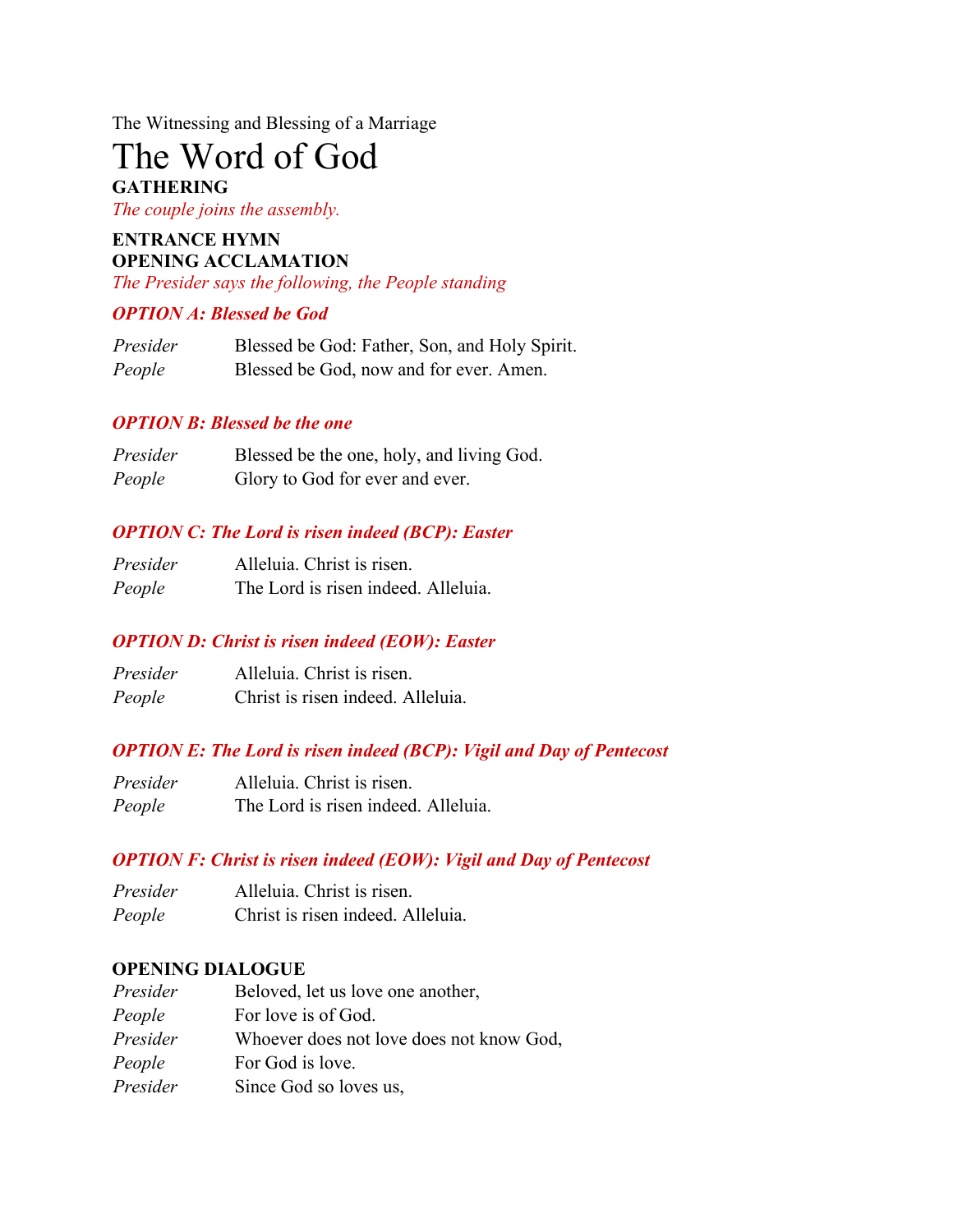*People* Let us love one another.

#### **OPENING ADDRESS**

*The Presider may address the assembly in these words*

## *OPTION A: Dear friends*

Dear friends in Christ, in the name of God and the Church we have come together today with *N. N.* and *N. N.*, to witness the vows they make, committing themselves to one another in marriage [according to the laws of the state *or* civil jurisdiction of ]. Forsaking all others, they will bind themselves to one another in a covenant of mutual fidelity and steadfast love, remaining true to one another in heart, body, and mind, as long as they both shall live.

The lifelong commitment of marriage is not to be entered into lightly or thoughtlessly, but responsibly and with reverence. Let us pray, then, that God will give them the strength to remain steadfast in what they vow this day. Let us also pray for the generosity to support them in the commitment they undertake and for the wisdom to see God at work in their life together.

#### *OPTION B: Dearly beloved*

Dearly beloved, in the name of God and the Church we have come together today with *N. N.* and *N. N.*, to witness the vows they make, committing themselves to one another in marriage [according to the laws of the state *or* civil jurisdiction of  $\Box$ ]. Forsaking all others, they will bind themselves to one another in a covenant of mutual fidelity and steadfast love, remaining true to one another in heart, body, and mind, as long as they both shall live.

The lifelong commitment of marriage is not to be entered into lightly or thoughtlessly, but responsibly and with reverence. Let us pray, then, that God will give them the strength to remain steadfast in what they vow this day. Let us also pray for the generosity to support them in the commitment they undertake and for the wisdom to see God at work in their life together.

## *OPTION C: Dear friends / couple previously committed*

Dear friends in Christ, in the name of God and the Church we have come together today with *N. N.* and *N. N.* to witness the sacred vows they make this day as they are married [according to the laws of the state *or* civil jurisdiction of  $\qquad \qquad$  ], and reaffirm their commitment to one another. Forsaking all others, they will renew their covenant of mutual fidelity and steadfast love, remaining true to one another in heart, body, and mind, as long as they both shall live.

Let us pray, then, that God will give them the strength to remain steadfast in what they vow this day. Let us also pray for the generosity to support them in the commitment they undertake, and for the wisdom to see God at work in their life together.

## *OPTION D: Dearly beloved / couple previously committed*

Dearly beloved, in the name of God and the Church we have come together today with *N. N.* and *N. N.* to witness the sacred vows they make this day as they are married [according to the laws of the state *or* civil jurisdiction of \_\_\_\_\_\_\_\_\_\_\_\_\_\_\_], and reaffirm their commitment to one another. Forsaking all others, they will renew their covenant of mutual fidelity and steadfast love, remaining true to one another in heart, body, and mind, as long as they both shall live.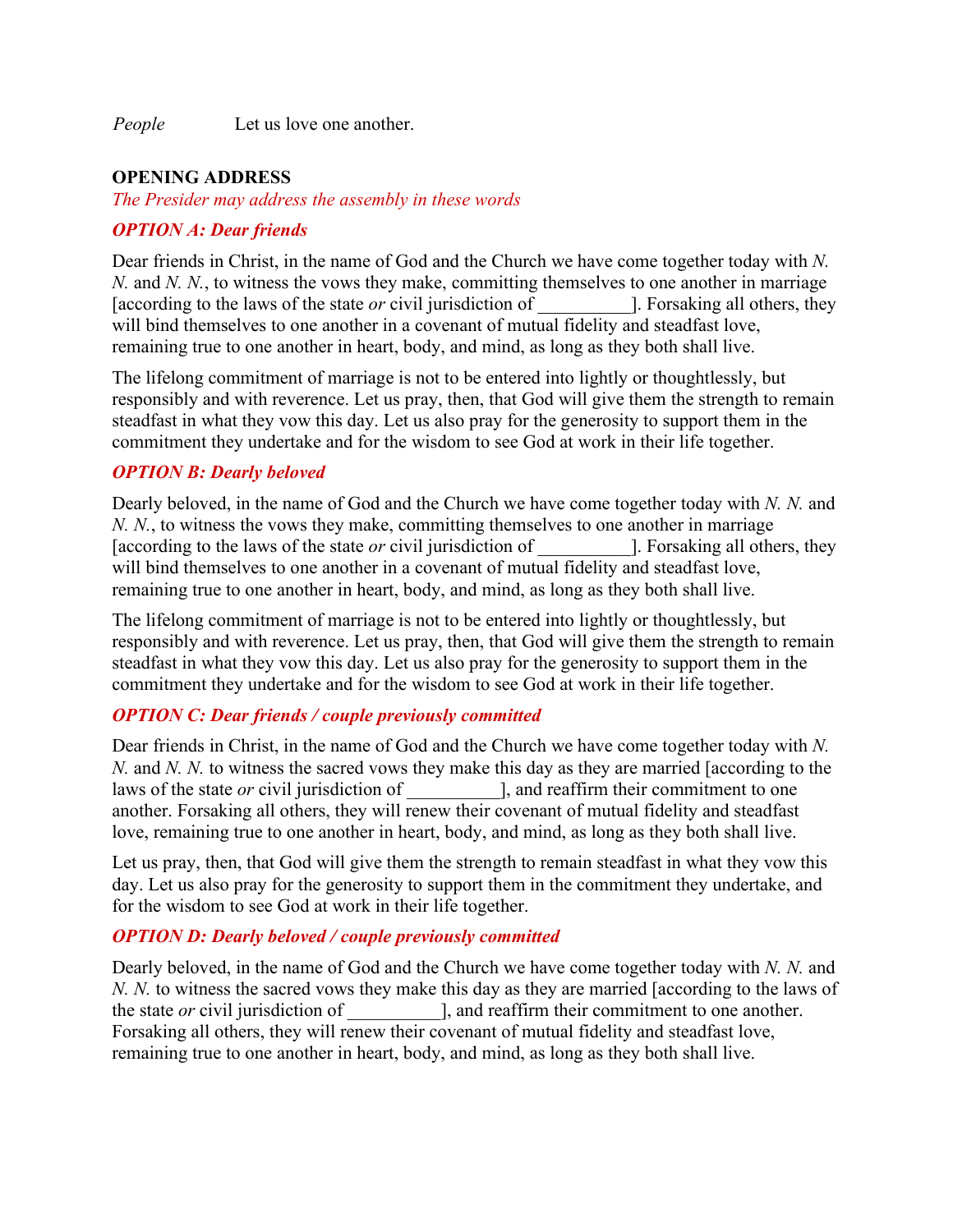Let us pray, then, that God will give them the strength to remain steadfast in what they vow this day. Let us also pray for the generosity to support them in the commitment they undertake, and for the wisdom to see God at work in their life together.

#### **THE COLLECT OF THE DAY** *OPTION A: The Lord be with you*

| Presider | The Lord be with you. |
|----------|-----------------------|
| People   | And also with you.    |
| Presider | Let us pray.          |

## *OPTION B: God be with you*

| Presider | God be with you.   |
|----------|--------------------|
| People   | And also with you. |
| Presider | Let us pray.       |

## *OPTION A: God of abundance*

God of abundance: assist by your grace *N*. and *N*., whose covenant of love and fidelity we witness this day. Grant them your protection, that with firm resolve they may honor and keep the vows they make; through Jesus Christ our Savior, who lives and reigns with you in the unity of the Holy Spirit, one God, for ever and ever. *Amen*.

## *OPTION B: Almighty and everliving God*

Almighty and everliving God: look tenderly upon *N*. and *N*., who stand before you in the company of your Church. Let their life together bring them great joy. Grant them so to love selflessly and live humbly, that they may be to one another and to the world a witness and a sign of your never-failing love and care; through Jesus Christ your Son our Lord, who lives and reigns with you and the Holy Spirit, one God, to the ages of ages. *Amen*.

## *OPTION C: O God, faithful and true*

O God, faithful and true, whose steadfast love endures for ever: we give you thanks for sustaining *N*. and *N*. in the life they share and for bringing them to this day. Nurture them and fill them with joy in their life together, continuing the good work you have begun in them; and grant us, with them, a dwelling place eternal in the heavens where all your people will share the joy of perfect love, and where you, with the Son and the Holy Spirit, live and reign, one God, now and for ever. *Amen*.

## *OPTION D: Holy Trinity (for those who bring children)*

Holy Trinity, one God, three Persons perfect in unity and equal in majesty: Draw together with bonds of love and affection *N*. and *N*., who with *their families* seek to live in harmony and forbearance all their days, that their joining together will be to us a reflection of that perfect communion which is your very essence and life, O Father, Son, and Holy Spirit, who live and reign in glory everlasting. *Amen*.

# **The Lessons FIRST READING**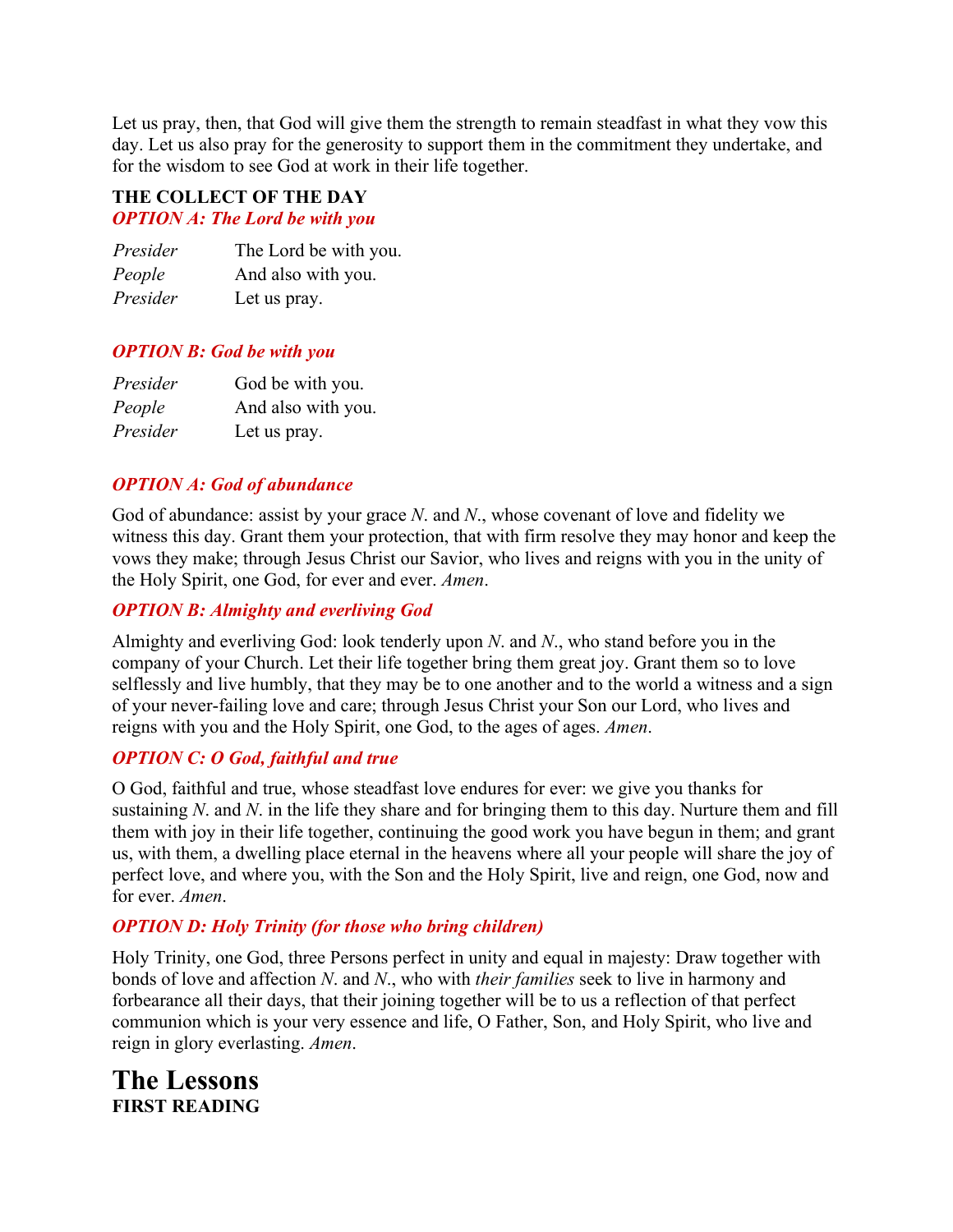## *OPTION A: Ruth 1:16–17*

*Reader* A Reading from the book of Ruth.

*Ruth 1:16–17*

But Ruth said, "Do not press me to leave you or to turn back from following you! Where you go, I will go; where you lodge, I will lodge; your people shall be my people, and your God my God. Where you die, I will die there will I be buried. May the LORD do thus and so to me, and more as well, if even death parts me from you!"

## *OPTION B: 1 Samuel 18:1b, 3; 20:16–17; 42a*

*Reader* A Reading from the First book of Samuel.

*1 Samuel 18:1b, 3; 20:16–17; 42a*

The soul of Jonathan was bound to the soul of David, and Jonathan loved him as his own soul. Then Jonathan made a covenant with David, because he loved him as his own soul.

Thus Jonathan made a covenant with the house of David, saying, "May the LORD seek out the enemies of David." Jonathan made David swear again by his love for him; for he loved him as he loved his own life.

Then Jonathan said to David, "Go in peace, since both of us have sworn in the name of the LORD, saying, 'The LORD shall be between me and you, and between my descendants and your descendants, forever.'"

#### *OPTION C: 1 Samuel 18:1–4*

*Reader* A Reading from the First book of Samuel.

#### *1 Samuel 18:1–4*

When David had finished speaking to Saul, the soul of Jonathan was bound to the soul of David, and Jonathan loved him as his own soul. Saul took him that day and would not let him return to his father's house. Then Jonathan made a covenant with David, because he loved him as his own soul. Jonathan stripped himself of the robe that he was wearing, and gave it to David, and his armor, and even his sword and his bow and his belt.

#### *OPTION D: Ecclesiastes 4:9–12*

*Reader* A Reading from the book of Ecclesiastes.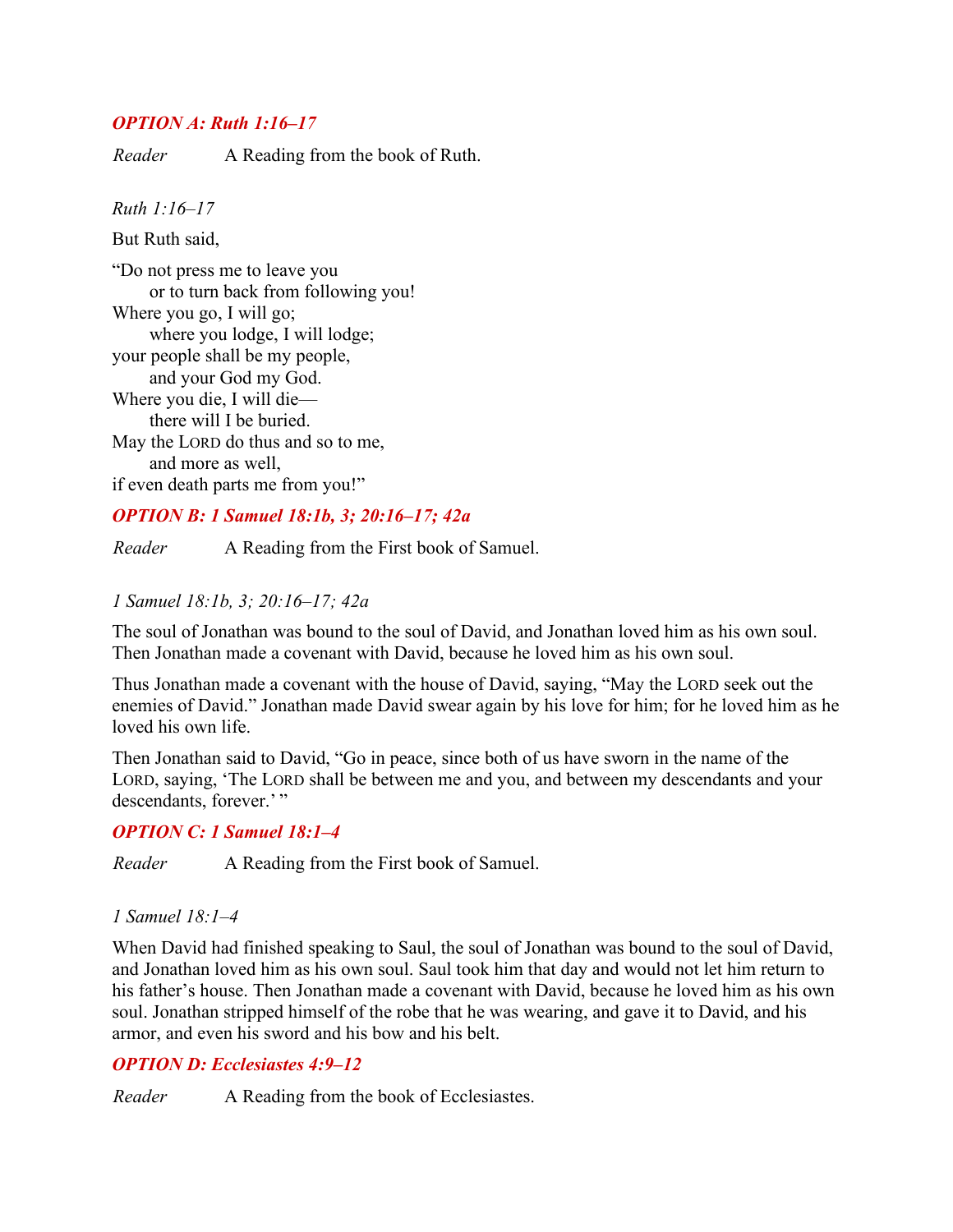#### *Ecclesiastes 4:9–12*

Two are better than one, because they have a good reward for their toil. For if they fall, one will lift up the other; but woe to one who is alone and falls and does not have another to help. Again, if two lie together, they keep warm; but how can one keep warm alone? And though one might prevail against another, two will withstand one. A threefold cord is not quickly broken.

#### *OPTION E: Song of Solomon 2:10-13; 8:6-7*

*Reader* A Reading from the Song of Solomon.

#### *Song of Solomon 2:10-13; 8:6-7*

My beloved speaks and says to me: "Arise, my love, my fair one, and come away; for now the winter is past, the rain is over and gone. The flowers appear on the earth; the time of singing has come, and the voice of the turtledove is heard in our land. The fig tree puts forth its figs, and the vines are in blossom; they give forth fragrance. Arise, my love, my fair one, and come away.

Set me as a seal upon your heart, as a seal upon your arm; for love is strong as death, passion fierce as the grave. Its flashes are flashes of fire, a raging flame. Many waters cannot quench love, neither can floods drown it. If one offered for love all the wealth of one's house, it would be utterly scorned.

#### *OPTION F: Micah 4:1–4*

*Reader* A Reading from the book of the prophet Micah.

*Micah 4:1–4* In days to come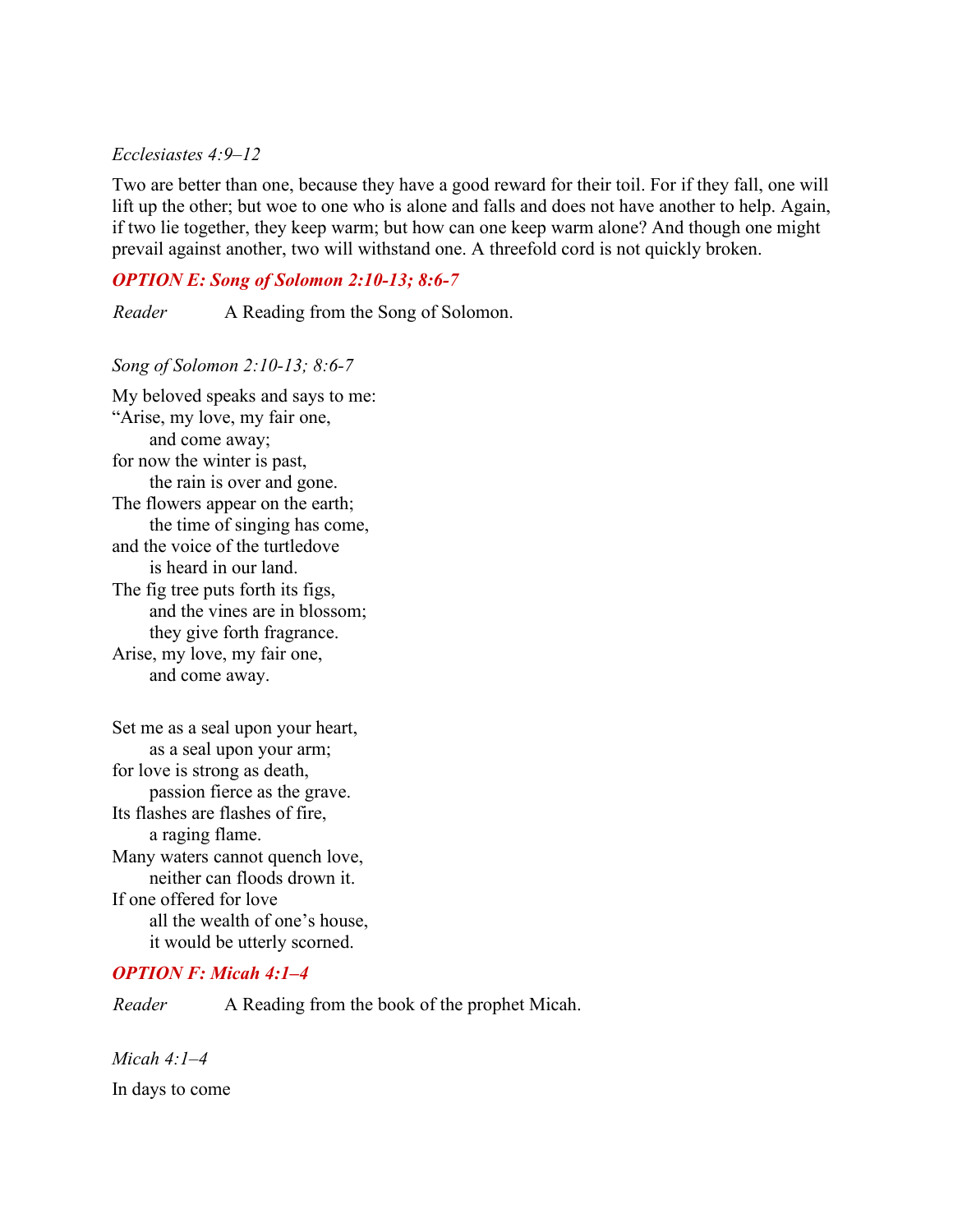the mountain of the LORD's house shall be established as the highest of the mountains, and shall be raised up above the hills. Peoples shall stream to it, and many nations shall come and say: "Come, let us go up to the mountain of the LORD, to the house of the God of Jacob; that he may teach us his ways and that we may walk in his paths." For out of Zion shall go forth instruction, and the word of the LORD from Jerusalem. He shall judge between many peoples, and shall arbitrate between strong nations far away; they shall beat their swords into plowshares, and their spears into pruning hooks; nation shall not lift up sword against nation, neither shall they learn war any more; but they shall all sit under their own vines and under their own fig trees, and no one shall make them afraid; for the mouth of the LORD of hosts has spoken.

#### *OPTION A: The Word of the Lord*

| Reader | The Word of the Lord. |
|--------|-----------------------|
| People | Thanks be to God.     |

#### *OPTION B: Hear what the Spirit is saying to God's people*

| Reader | Hear what the Spirit is saying to God's people. |
|--------|-------------------------------------------------|
| People | Thanks be to God.                               |

## *OPTION C: Hear what the Spirit is saying to the Churches*

| Reader | Hear what the Spirit is saying to the Churches. |
|--------|-------------------------------------------------|
| People | Thanks be to God.                               |

## *OPTION F: No conclusion*

**PSALM** *OPTION A: Psalm 65*

#### *Psalm 65*

You are to be praised, O God, in Zion; \* to you shall vows be performed in Jerusalem. To you that hear prayer shall all flesh come, \* because of their transgressions. Our sins are stronger than we are, \*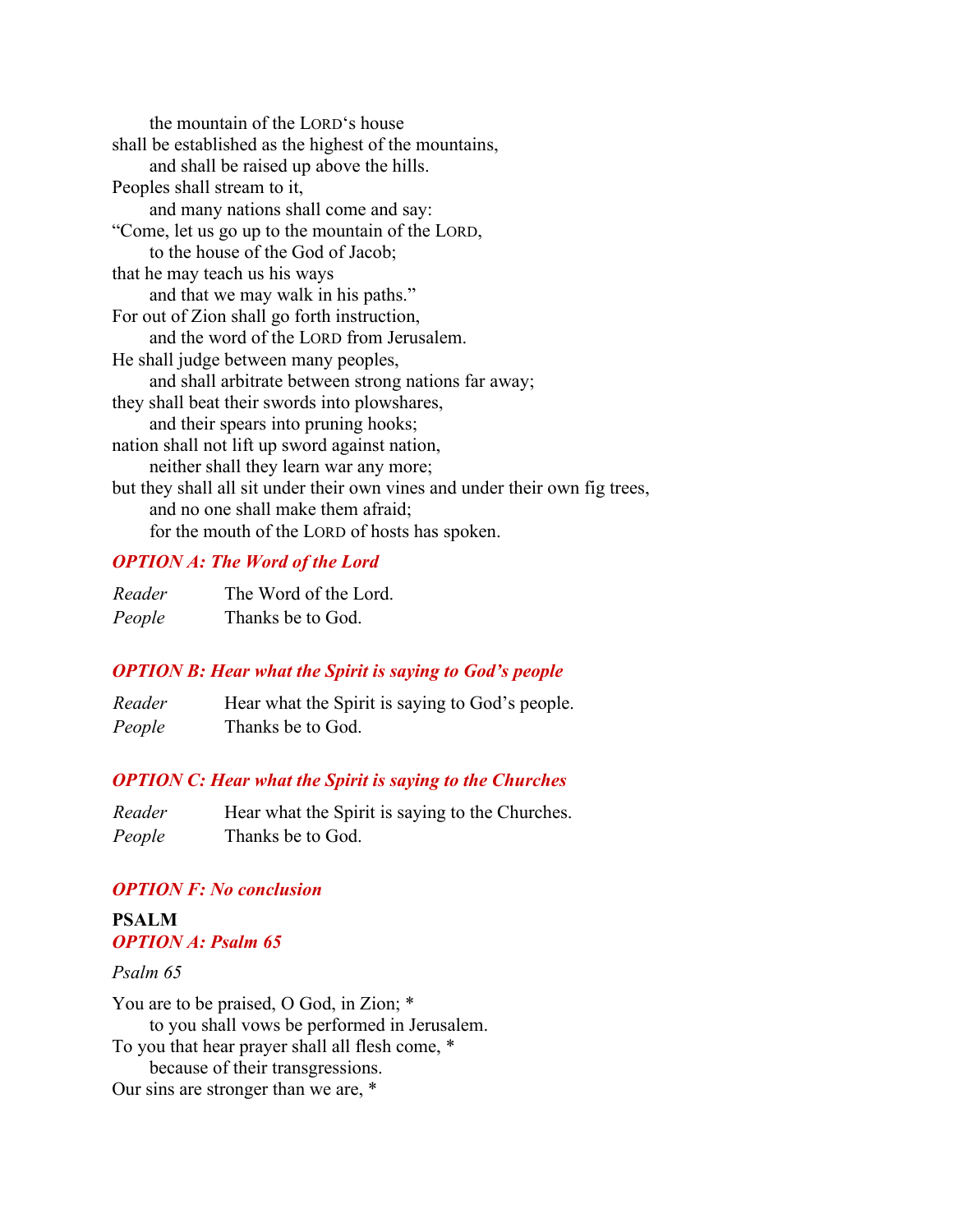but you will blot them out. Happy are they whom you choose and draw to your courts to dwell there! \* they will be satisfied by the beauty of your house, by the holiness of your temple. Awesome things will you show us in your righteousness, O God of our salvation, \* O Hope of all the ends of the earth and of the seas that are far away. You make fast the mountains by your power; \* they are girded about with might. You still the roaring of the seas, \* the roaring of their waves, and the clamor of the peoples. Those who dwell at the ends of the earth will tremble at your marvelous signs; \* you make the dawn and the dusk to sing for joy. You visit the earth and water it abundantly; you make it very plenteous; \* the river of God is full of water. You prepare the grain, \* for so you provide for the earth. You drench the furrows and smooth out the ridges; \* with heavy rain you soften the ground and bless its increase. You crown the year with your goodness, \* and your paths overflow with plenty. May the fields of the wilderness be rich for grazing,  $*$ and the hills be clothed with joy. May the meadows cover themselves with flocks, and the valleys cloak themselves with grain; \* let them shout for joy and sing. *OPTION B: Psalm 67*

#### *Psalm 67*

May God be merciful to us and bless us, \* show us the light of his countenance and come to us. Let your ways be known upon earth,  $*$ your saving health among all nations. Let the peoples praise you, O God;  $*$ let all the peoples praise you. Let the nations be glad and sing for joy, \* for you judge the peoples with equity and guide all the nations upon earth. Let the peoples praise you, O God;  $*$ let all the peoples praise you. The earth has brought forth her increase; \* may God, our own God, give us his blessing.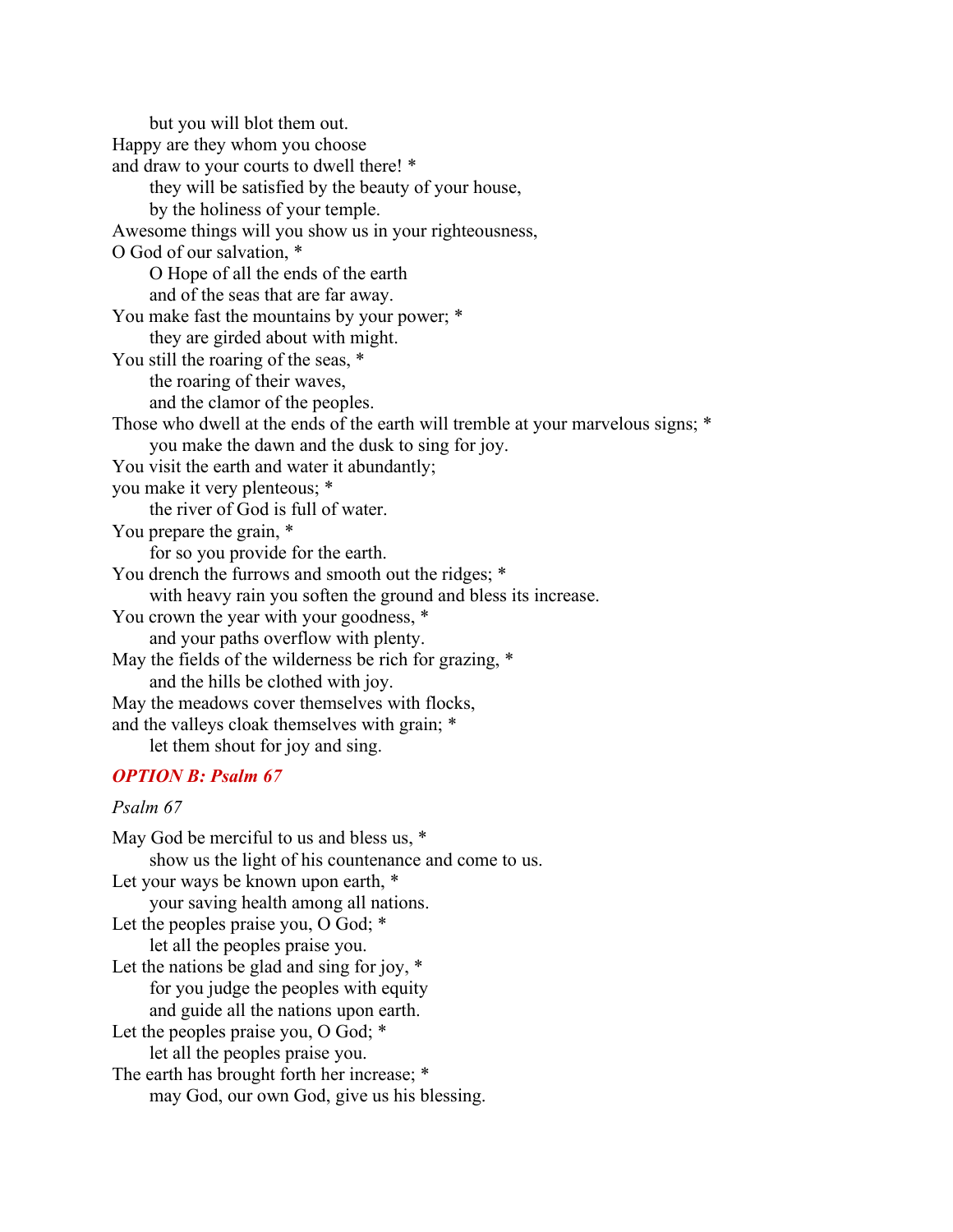May God give us his blessing, \* and may all the ends of the earth stand in awe of him.

#### *OPTION C: Psalm 85:7-13*

#### *Psalm 85:7-13*

Show us your mercy, O LORD, \* and grant us your salvation. I will listen to what the LORD God is saying, \* for he is speaking peace to his faithful people and to those who turn their hearts to him. Truly, his salvation is very near to those who fear him, \* that his glory may dwell in our land. Mercy and truth have met together; \* righteousness and peace have kissed each other. Truth shall spring up from the earth, \* and righteousness shall look down from heaven. The LORD will indeed grant prosperity, \* and our land will yield its increase. Righteousness shall go before him, \* and peace shall be a pathway for his feet.

#### *OPTION D: Psalm 98*

#### *Psalm 98*

Sing to the LORD a new song, \* for he has done marvelous things. With his right hand and his holy arm  $*$ has he won for himself the victory. The LORD has made known his victory; \* his righteousness has he openly shown in the sight of the nations. He remembers his mercy and faithfulness to the house of Israel, \* and all the ends of the earth have seen the victory of our God. Shout with joy to the LORD, all you lands; \* lift up your voice, rejoice, and sing. Sing to the LORD with the harp, \* with the harp and the voice of song. With trumpets and the sound of the horn  $*$ shout with joy before the King, the LORD. Let the sea make a noise and all that is in it.  $*$ the lands and those who dwell therein. Let the rivers clap their hands.  $*$ and let the hills ring out with joy before the LORD, when he comes to judge the earth. In righteousness shall he judge the world \*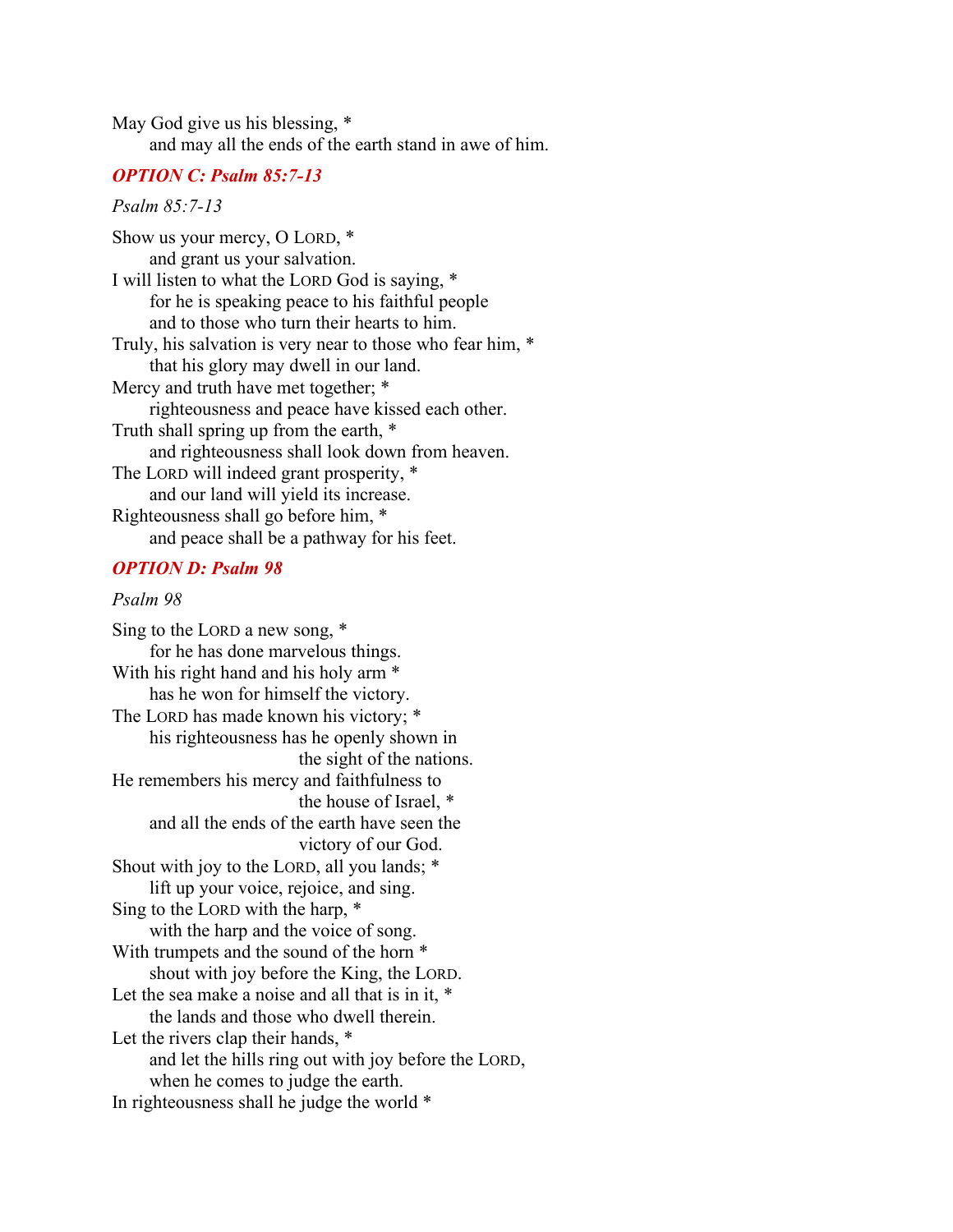and the peoples with equity.

#### *OPTION E: Psalm 100*

#### *Psalm 100*

Be joyful in the LORD, all you lands; \* serve the LORD with gladness and come before his presence with a song. Know this: The LORD himself is God; \* he himself has made us, and we are his; we are his people and the sheep of his pasture. Enter his gates with thanksgiving; go into his courts with praise; \* give thanks to him and call upon his Name. For the LORD is good; his mercy is everlasting; \* and his faithfulness endures from age to age.

#### *OPTION F: Psalm 126*

#### *Psalm 126*

When the LORD restored the fortunes of Zion, \* then were we like those who dream. Then was our mouth filled with laughter, \* and our tongue with shouts of joy. Then they said among the nations, \* "The LORD has done great things for them." The LORD has done great things for us, \* and we are glad indeed. Restore our fortunes, O LORD, \* like the watercourses of the Negev. Those who sowed with tears \* will reap with songs of joy. Those who go out weeping, carrying the seed, \* will come again with joy, shouldering their sheaves.

#### *OPTION G: Psalm 127*

#### *Psalm 127*

Unless the LORD builds the house, \* their labor is in vain who build it. Unless the LORD watches over the city, \* in vain the watchman keeps his vigil. It is in vain that you rise so early and go to bed so late; \* vain, too, to eat the bread of toil, for he gives to his beloved sleep. Children are a heritage from the LORD, \* and the fruit of the womb is a gift. Like arrows in the hand of a warrior  $*$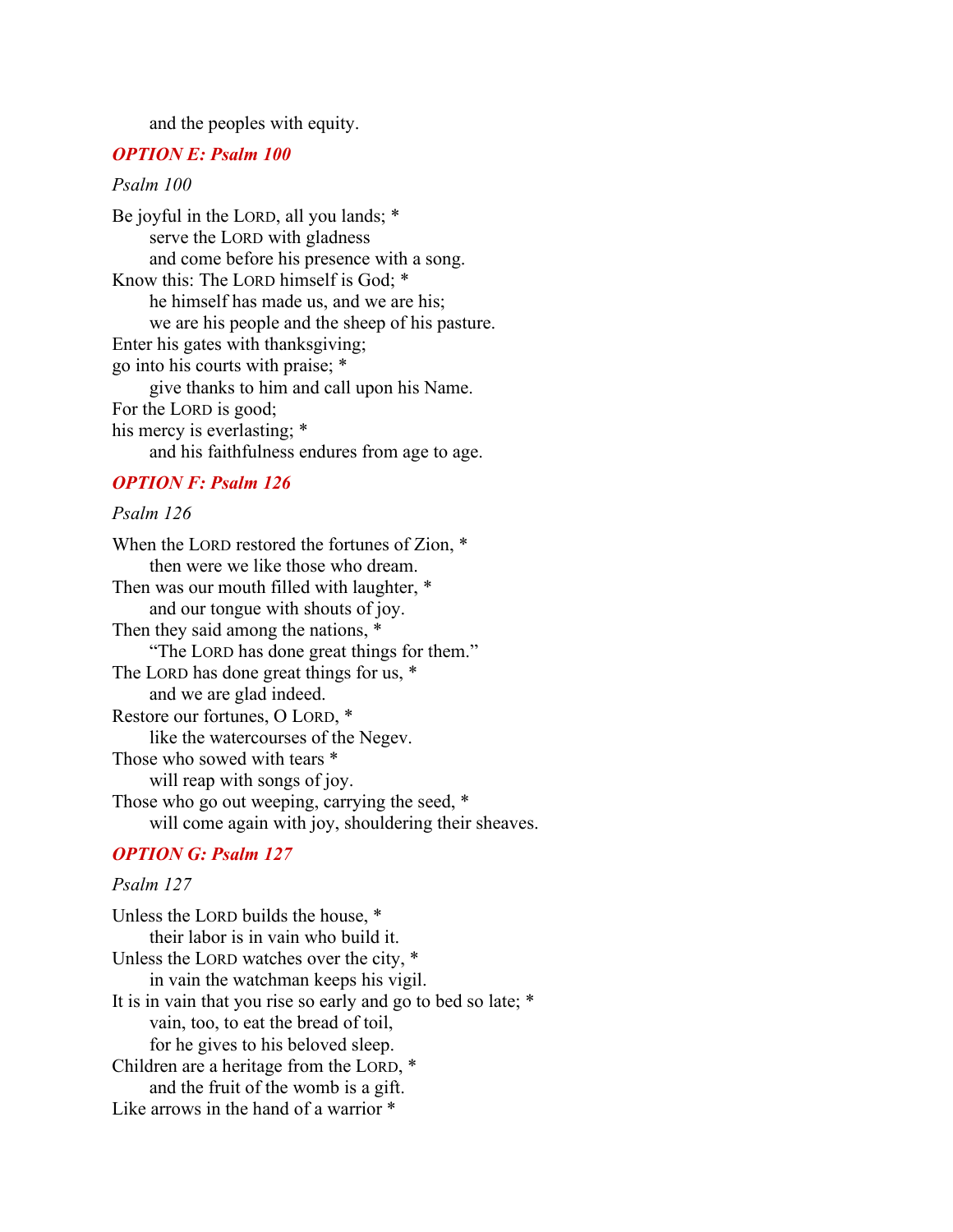are the children of one's youth. Happy is the man who has his quiver full of them! \* he shall not be put to shame when he contends with his enemies in the gate.

#### *OPTION H: Psalm 133*

#### *Psalm 133*

Oh, how good and pleasant it is, \* when brethren live together in unity! It is like fine oil upon the head \* that runs down upon the beard, Upon the beard of Aaron, \* and runs down upon the collar of his robe. It is like the dew of Hermon \* that falls upon the hills of Zion. For there the LORD has ordained the blessing: \* life for evermore.

#### *OPTION I: Psalm 148*

#### *Psalm 148*

Hallelujah! Praise the LORD from the heavens; \* praise him in the heights. Praise him, all you angels of his; \* praise him, all his host. Praise him, sun and moon; \* praise him, all you shining stars. Praise him, heaven of heavens, \* and you waters above the heavens. Let them praise the Name of the LORD; \* for he commanded, and they were created. He made them stand fast for ever and ever; \* he gave them a law which shall not pass away. Praise the LORD from the earth, \* you sea-monsters and all deeps; Fire and hail, snow and fog, \* tempestuous wind, doing his will; Mountains and all hills, \* fruit trees and all cedars; Wild beasts and all cattle, \* creeping things and wing?d birds; Kings of the earth and all peoples, \* princes and all rulers of the world; Young men and maidens, \* old and young together. Let them praise the Name of the LORD, \*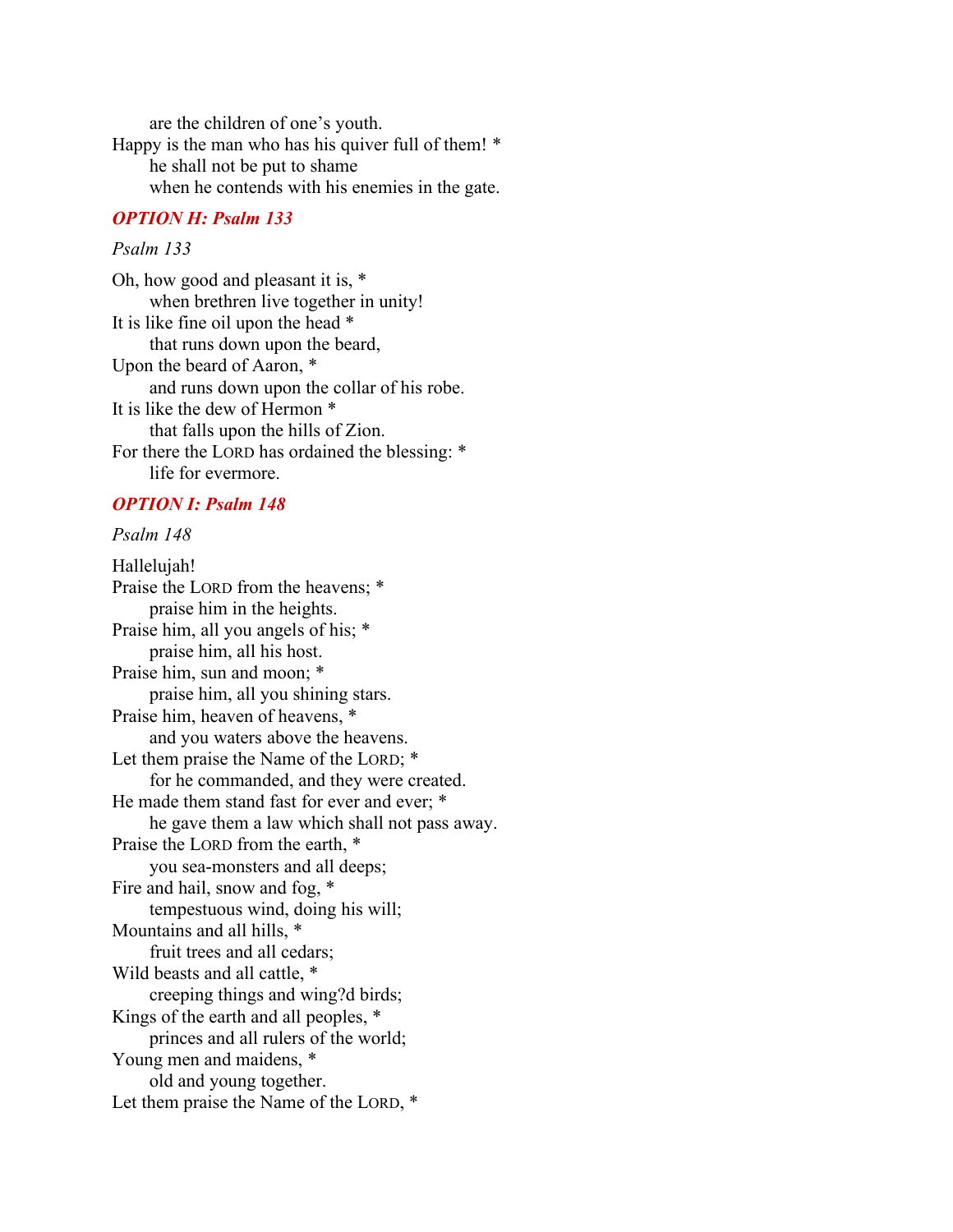for his Name only is exalted, his splendor is over earth and heaven. He has raised up strength for his people and praise for all his loyal servants, \*

the children of Israel, a people who are near him. Hallelujah!

## *OPTION J: Psalm 149:1-5*

*Psalm 149:1-5* Hallelujah! Sing to the LORD a new song; \* sing his praise in the congregation of the faithful. Let Israel rejoice in his Maker; \* let the children of Zion be joyful in their King. Let them praise his Name in the dance;  $*$ let them sing praise to him with timbrel and harp. For the LORD takes pleasure in his people \* and adorns the poor with victory. Let the faithful rejoice in triumph;  $*$ let them be joyful on their beds.

#### **FIRST READING**

#### *OPTION A: Romans 12:9–18*

*Reader* A Reading from Paul's letter to the Church in Rome.

#### *Romans 12:9–18*

Let love be genuine; hate what is evil, hold fast to what is good; love one another with mutual affection; outdo one another in showing honor. Do not lag in zeal, be ardent in spirit, serve the Lord. Rejoice in hope, be patient in suffering, persevere in prayer. Contribute to the needs of the saints; extend hospitality to strangers.

Bless those who persecute you; bless and do not curse them. Rejoice with those who rejoice, weep with those who weep. Live in harmony with one another; do not be haughty, but associate with the lowly; do not claim to be wiser than you are. Do not repay anyone evil for evil, but take thought for what is noble in the sight of all. If it is possible, so far as it depends on you, live peaceably with all.

## *OPTION B: 1 Corinthians 12:31b—13:13*

*Reader* A Reading from Paul's First letter to the Church in Corinth.

## *1 Corinthians 12:31b—13:13*

And I will show you a still more excellent way.

If I speak in the tongues of mortals and of angels, but do not have love, I am a noisy gong or a clanging cymbal. And if I have prophetic powers, and understand all mysteries and all knowledge, and if I have all faith, so as to remove mountains, but do not have love, I am nothing.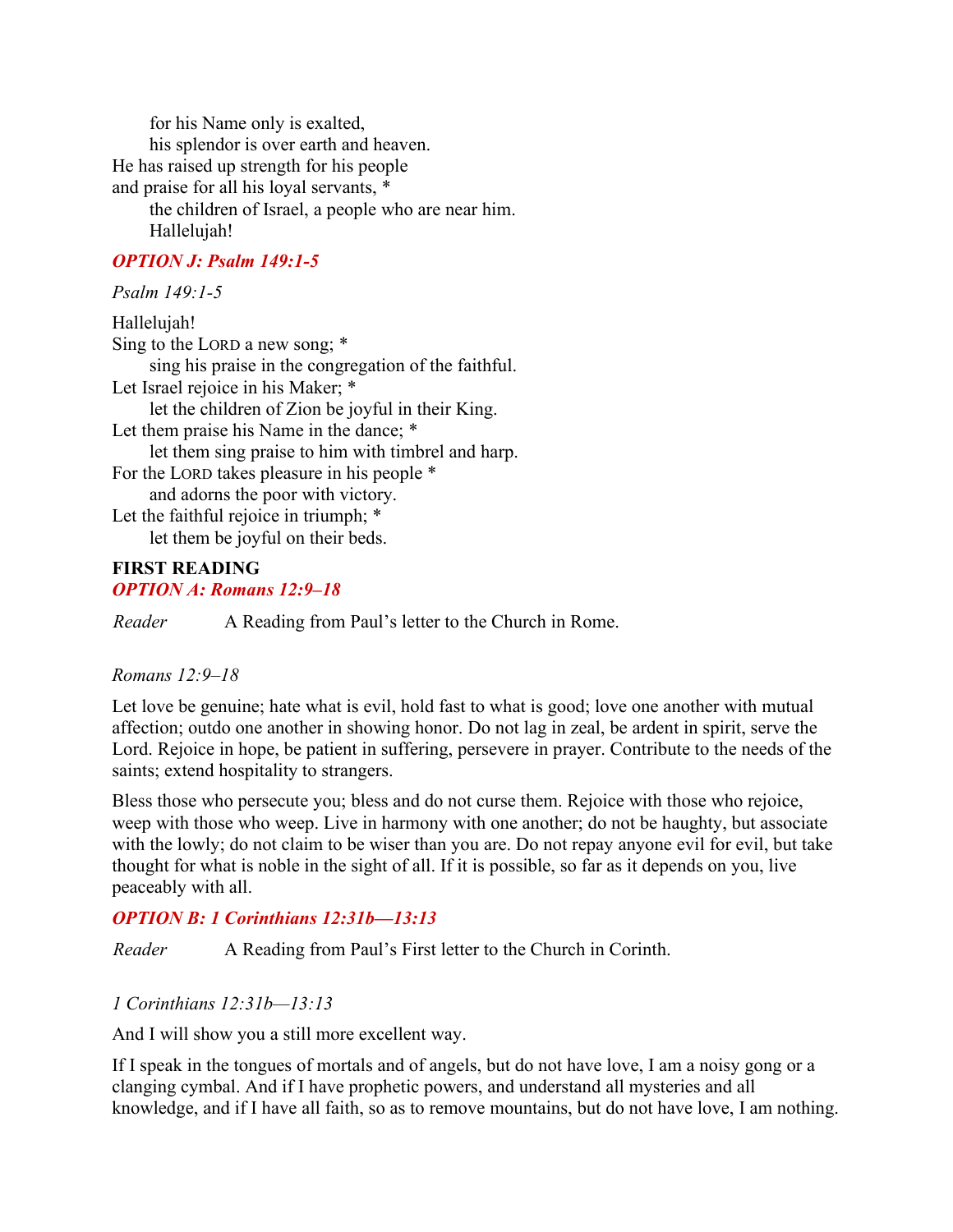If I give away all my possessions, and if I hand over my body so that I may boast, but do not have love, I gain nothing.

Love is patient; love is kind; love is not envious or boastful or arrogant or rude. It does not insist on its own way; it is not irritable or resentful; it does not rejoice in wrongdoing, but rejoices in the truth. It bears all things, believes all things, hopes all things, endures all things.

Love never ends. But as for prophecies, they will come to an end; as for tongues, they will cease; as for knowledge, it will come to an end. For we know only in part, and we prophesy only in part; but when the complete comes, the partial will come to an end. When I was a child, I spoke like a child, I thought like a child, I reasoned like a child; when I became an adult, I put an end to childish ways. For now we see in a mirror, dimly, but then we will see face to face. Now I know only in part; then I will know fully, even as I have been fully known. And now faith, hope, and love abide, these three; and the greatest of these is love.

## *OPTION C: 2 Corinthians 5:17–20*

*Reader* A Reading from Paul's Second letter to the Church in Corinth.

## *2 Corinthians 5:17–20*

So if anyone is in Christ, there is a new creation: everything old has passed away; see, everything has become new! All this is from God, who reconciled us to himself through Christ, and has given us the ministry of reconciliation; that is, in Christ God was reconciling the world to himself, not counting their trespasses against them, and entrusting the message of reconciliation to us. So we are ambassadors for Christ, since God is making his appeal through us; we entreat you on behalf of Christ, be reconciled to God.

## *OPTION D: Galatians 5:14, 22–26*

*Reader* A Reading from Paul's letter to the Church in Galatia.

## *Galatians 5:14, 22–26*

For the whole law is summed up in a single commandment, "You shall love your neighbor as yourself."

By contrast, the fruit of the Spirit is love, joy, peace, patience, kindness, generosity, faithfulness, gentleness, and self-control. There is no law against such things. And those who belong to Christ Jesus have crucified the flesh with its passions and desires. If we live by the Spirit, let us also be guided by the Spirit. Let us not become conceited, competing against one another, envying one another.

## *OPTION E: Ephesians 3:14–21*

*Reader* A Reading from Paul's letter to the Church in Ephesus.

## *Ephesians 3:14–21*

For this reason I bow my knees before the Father, from whom every family in heaven and on earth takes its name. I pray that, according to the riches of his glory, he may grant that you may be strengthened in your inner being with power through his Spirit, and that Christ may dwell in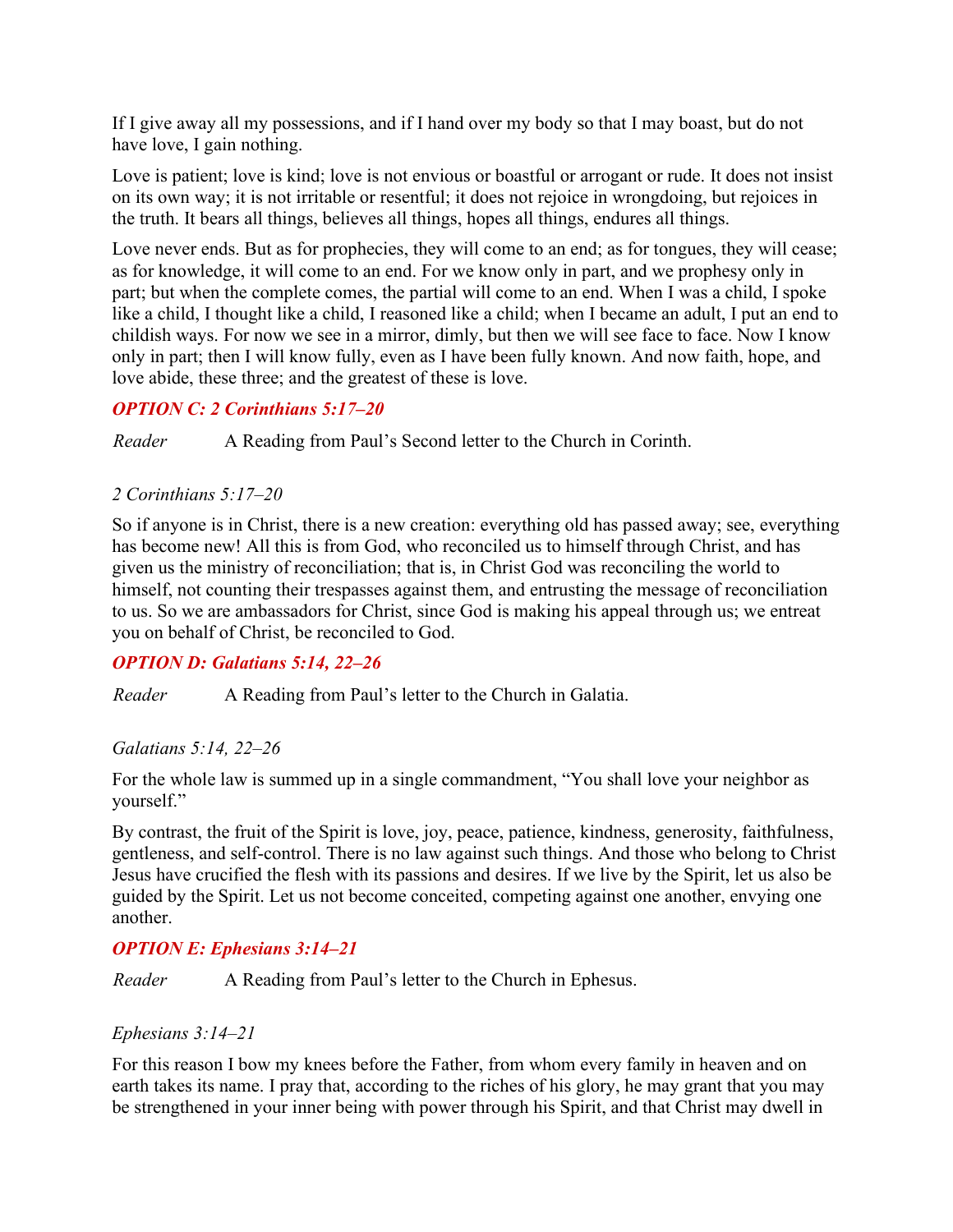your hearts through faith, as you are being rooted and grounded in love. I pray that you may have the power to comprehend, with all the saints, what is the breadth and length and height and depth, and to know the love of Christ that surpasses knowledge, so that you may be filled with all the fullness of God.

Now to him who by the power at work within us is able to accomplish abundantly far more than all we can ask or imagine, to him be glory in the church and in Christ Jesus to all generations, forever and ever. Amen.

## *OPTION F: Colossians 3:12–17*

*Reader* A Reading from Paul's letter to the Church in Colossus.

## *Colossians 3:12–17*

As God's chosen ones, holy and beloved, clothe yourselves with compassion, kindness, humility, meekness, and patience. Bear with one another and, if anyone has a complaint against another, forgive each other; just as the Lord has forgiven you, so you also must forgive. Above all, clothe yourselves with love, which binds everything together in perfect harmony. And let the peace of Christ rule in your hearts, to which indeed you were called in the one body. And be thankful. Let the word of Christ dwell in you richly; teach and admonish one another in all wisdom; and with gratitude in your hearts sing psalms, hymns, and spiritual songs to God. And whatever you do, in word or deed, do everything in the name of the Lord Jesus, giving thanks to God the Father through him.

## *OPTION G: 1 John 3:18–24*

*Reader* A Reading from the First letter of John.

## *1 John 3:18–24*

Little children, let us love, not in word or speech, but in truth and action. And by this we will know that we are from the truth and will reassure our hearts before him whenever our hearts condemn us; for God is greater than our hearts, and he knows everything. Beloved, if our hearts do not condemn us, we have boldness before God; and we receive from him whatever we ask, because we obey his commandments and do what pleases him.

And this is his commandment, that we should believe in the name of his Son Jesus Christ and love one another, just as he has commanded us. All who obey his commandments abide in him, and he abides in them. And by this we know that he abides in us, by the Spirit that he has given us.

## *OPTION H: 1 John 4:7–16, 21*

*Reader* A Reading from the First letter of John.

## *1 John 4:7–16, 21*

Beloved, let us love one another, because love is from God; everyone who loves is born of God and knows God. Whoever does not love does not know God, for God is love. God's love was revealed among us in this way: God sent his only Son into the world so that we might live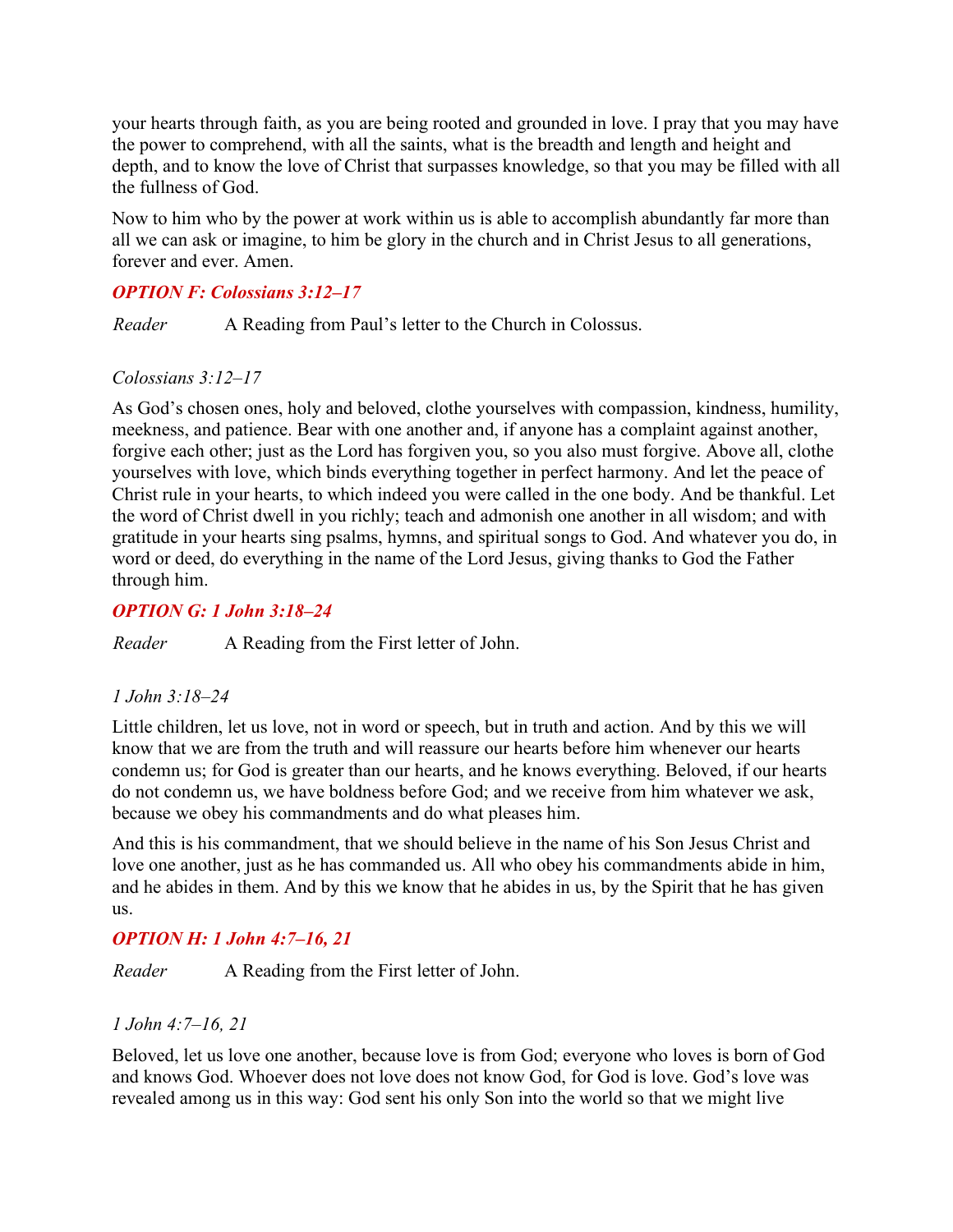through him. In this is love, not that we loved God but that he loved us and sent his Son to be the atoning sacrifice for our sins. Beloved, since God loved us so much, we also ought to love one another. No one has ever seen God; if we love one another, God lives in us, and his love is perfected in us.

By this we know that we abide in him and he in us, because he has given us of his Spirit. And we have seen and do testify that the Father has sent his Son as the Savior of the world. God abides in those who confess that Jesus is the Son of God, and they abide in God. So we have known and believe the love that God has for us.

God is love, and those who abide in love abide in God, and God abides in them. The commandment we have from him is this: those who love God must love their brothers and sisters also.

#### *OPTION A: The Word of the Lord*

| Reader | The Word of the Lord. |
|--------|-----------------------|
| People | Thanks be to God.     |

#### *OPTION B: Hear what the Spirit is saying to God's people*

| Reader | Hear what the Spirit is saying to God's people. |
|--------|-------------------------------------------------|
| People | Thanks be to God.                               |

## *OPTION C: Hear what the Spirit is saying to the Churches*

| Reader | Hear what the Spirit is saying to the Churches. |
|--------|-------------------------------------------------|
| People | Thanks be to God.                               |

## *OPTION F: No conclusion*

**HYMN HOLY GOSPEL** *All standing, the Deacon or Priest reads the Gospel, first saying*

#### *OPTION A: The Holy Gospel of our Lord / Matthew*

The Holy Gospel of our Lord Jesus Christ according to Matthew. *People* Glory to you, Lord Christ.

## *OPTION B: The Holy Gospel of our Savior / Matthew*

The Holy Gospel of our Savior Jesus Christ according to Matthew. *People* Glory to you, Lord Christ.

#### *OPTION C: The Holy Gospel of our Lord / Mark*

The Holy Gospel of our Lord Jesus Christ according to Mark. *People* Glory to you, Lord Christ.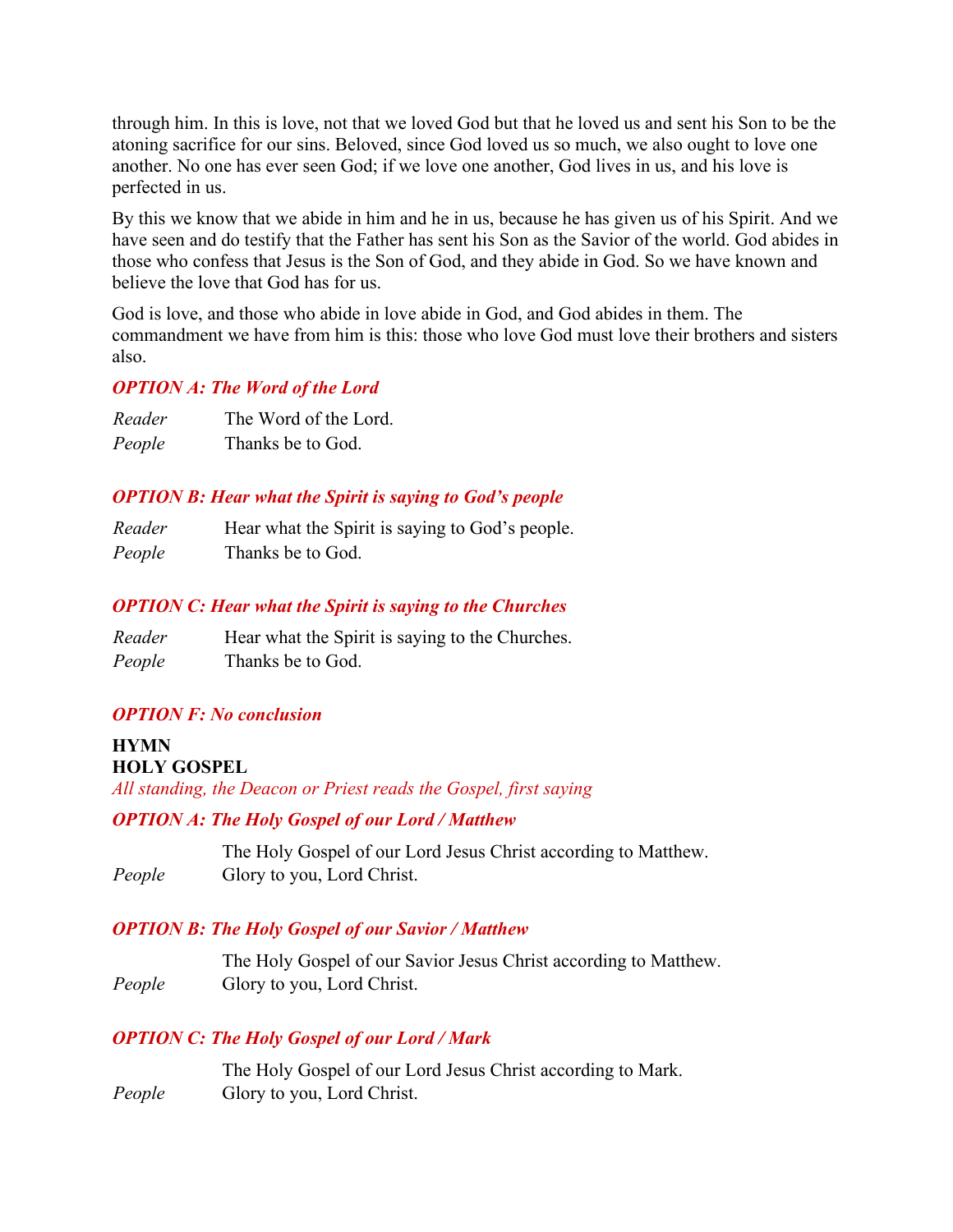#### *OPTION D: The Holy Gospel of our Savior / Mark*

The Holy Gospel of our Savior Jesus Christ according to Mark. *People* Glory to you, Lord Christ.

## *OPTION E: The Holy Gospel of our Lord / Luke*

|        | The Holy Gospel of our Lord Jesus Christ according to Luke. |
|--------|-------------------------------------------------------------|
| People | Glory to you, Lord Christ.                                  |

## *OPTION F: The Holy Gospel of our Savior / Luke*

The Holy Gospel of our Savior Jesus Christ according to Luke. *People* Glory to you, Lord Christ.

## *OPTION G: The Holy Gospel of our Lord / John*

|        | The Holy Gospel of our Lord Jesus Christ according to John. |
|--------|-------------------------------------------------------------|
| People | Glory to you, Lord Christ.                                  |

## *OPTION H: The Holy Gospel of our Savior / John*

The Holy Gospel of our Savior Jesus Christ according to John. *People* Glory to you, Lord Christ.

## *OPTION A: Matthew 5:1-16*

#### *Matthew 5:1-16*

When Jesus saw the crowds, he went up the mountain; and after he sat down, his disciples came to him. Then he began to speak, and taught them, saying:

"Blessed are the poor in spirit, for theirs is the kingdom of heaven.

"Blessed are those who mourn, for they will be comforted.

"Blessed are the meek, for they will inherit the earth.

"Blessed are those who hunger and thirst for righteousness, for they will be filled.

"Blessed are the merciful, for they will receive mercy.

"Blessed are the pure in heart, for they will see God.

"Blessed are the peacemakers, for they will be called children of God.

"Blessed are those who are persecuted for righteousness' sake, for theirs is the kingdom of heaven.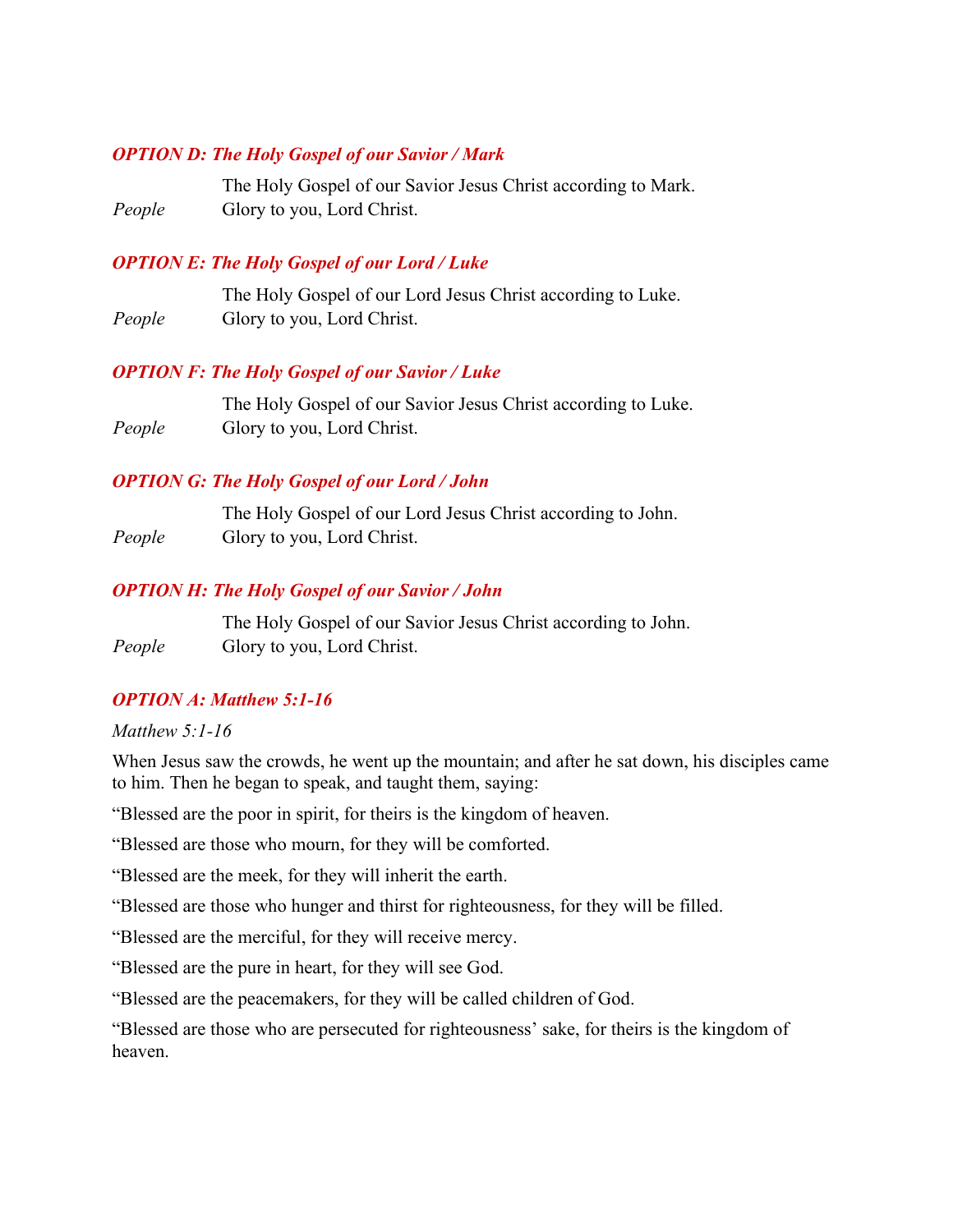"Blessed are you when people revile you and persecute you and utter all kinds of evil against you falsely on my account. Rejoice and be glad, for your reward is great in heaven, for in the same way they persecuted the prophets who were before you.

"You are the salt of the earth; but if salt has lost its taste, how can its saltiness be restored? It is no longer good for anything, but is thrown out and trampled under foot.

"You are the light of the world. A city built on a hill cannot be hid. No one after lighting a lamp puts it under the bushel basket, but on the lampstand, and it gives light to all in the house. In the same way, let your light shine before others, so that they may see your good works and give glory to your Father in heaven."

## *OPTION B: Mark 12:28–34*

## *Mark 12:28–34*

One of the scribes came near and heard them disputing with one another, and seeing that he answered them well, he asked him, "Which commandment is the first of all?" Jesus answered, "The first is, 'Hear, O Israel: the Lord our God, the Lord is one; you shall love the Lord your God with all your heart, and with all your soul, and with all your mind, and with all your strength.' The second is this, 'You shall love your neighbor as yourself.' There is no other commandment greater than these." Then the scribe said to him, "You are right, Teacher; you have truly said that 'he is one, and besides him there is no other'; and 'to love him with all the heart, and with all the understanding, and with all the strength,' and 'to love one's neighbor as oneself,'—this is much more important than all whole burnt offerings and sacrifices." When Jesus saw that he answered wisely, he said to him, "You are not far from the kingdom of God." After that no one dared to ask him any question.

## *OPTION C: Luke 6:32–38*

## *Luke 6:32–38*

"If you love those who love you, what credit is that to you? For even sinners love those who love them. If you do good to those who do good to you, what credit is that to you? For even sinners do the same. If you lend to those from whom you hope to receive, what credit is that to you? Even sinners lend to sinners, to receive as much again. But love your enemies, do good, and lend, expecting nothing in return. Your reward will be great, and you will be children of the Most High; for he is kind to the ungrateful and the wicked. Be merciful, just as your Father is merciful.

"Do not judge, and you will not be judged; do not condemn, and you will not be condemned. Forgive, and you will be forgiven; give, and it will be given to you. A good measure, pressed down, shaken together, running over, will be put into your lap; for the measure you give will be the measure you get back."

## *OPTION D: John 15:9–17*

## *John 15:9–17*

As the Father has loved me, so I have loved you; abide in my love. If you keep my commandments, you will abide in my love, just as I have kept my Father's commandments and abide in his love. I have said these things to you so that my joy may be in you, and that your joy may be complete.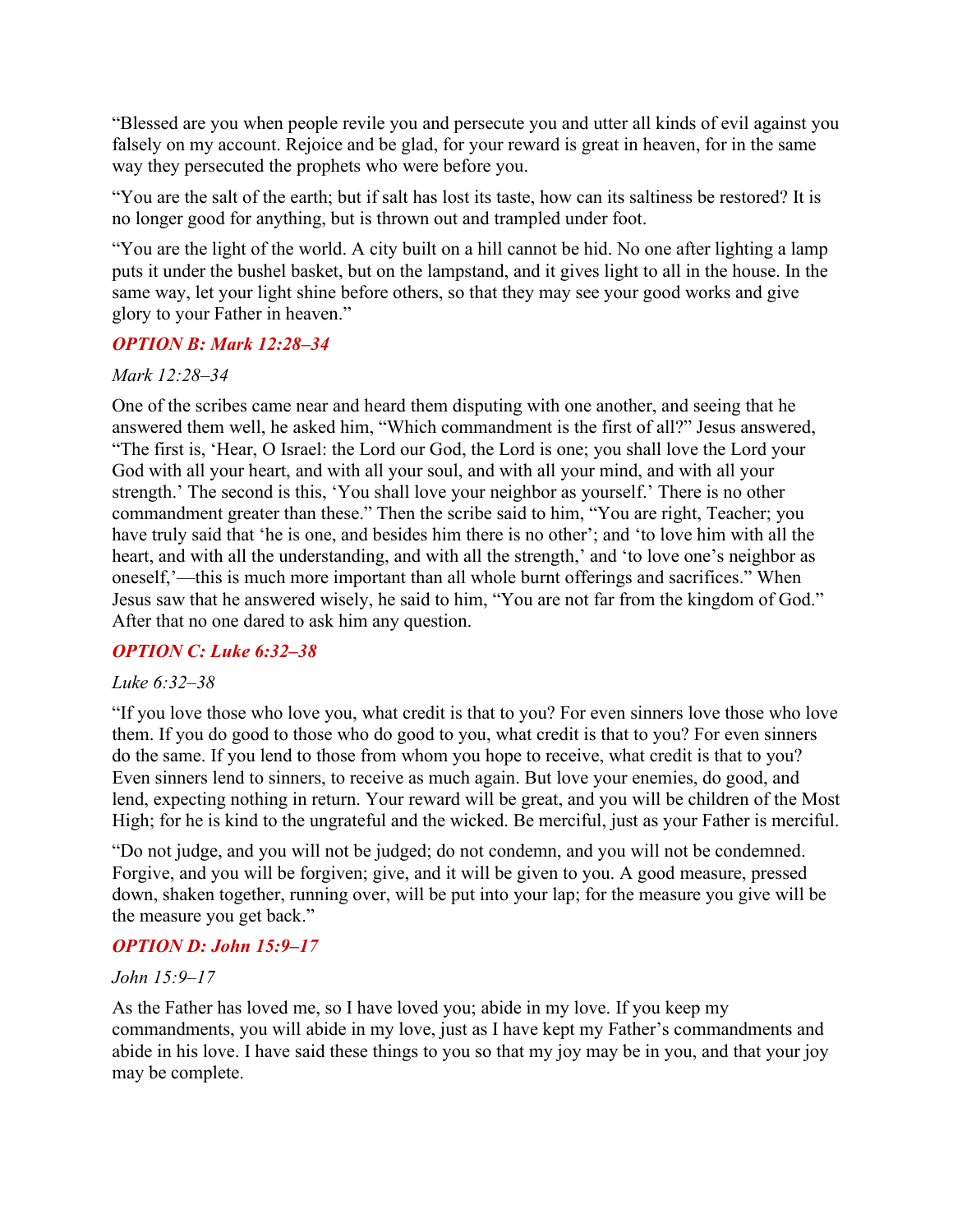"This is my commandment, that you love one another as I have loved you. No one has greater love than this, to lay down one's life for one's friends. You are my friends if you do what I command you. I do not call you servants any longer, because the servant does not know what the master is doing; but I have called you friends, because I have made known to you everything that I have heard from my Father. You did not choose me but I chose you. And I appointed you to go and bear fruit, fruit that will last, so that the Father will give you whatever you ask him in my name. I am giving you these commands so that you may love one another."

# *OPTION E: John 17:1–2, 18–26*

## *John 17:1–2, 18–26*

After Jesus had spoken these words, he looked up to heaven and said, "Father, the hour has come; glorify your Son so that the Son may glorify you, since you have given him authority over all people, to give eternal life to all whom you have given him.

As you have sent me into the world, so I have sent them into the world. And for their sakes I sanctify myself, so that they also may be sanctified in truth.

"I ask not only on behalf of these, but also on behalf of those who will believe in me through their word, that they may all be one. As you, Father, are in me and I am in you, may they also be in us, so that the world may believe that you have sent me. The glory that you have given me I have given them, so that they may be one, as we are one, I in them and you in me, that they may become completely one, so that the world may know that you have sent me and have loved them even as you have loved me. Father, I desire that those also, whom you have given me, may be with me where I am, to see my glory, which you have given me because you loved me before the foundation of the world.

"Righteous Father, the world does not know you, but I know you; and these know that you have sent me. I made your name known to them, and I will make it known, so that the love with which you have loved me may be in them, and I in them."

*Reader* The Gospel of the Lord. *People* Praise to you, Lord Christ.

## **THE SERMON**

# The Witnessing of the Vows and the Blessing of the Covenant

# **PRESENTATION**

*The couple comes before the assembly. If there is to be a presentation, the presenters stand with the couple, and the Presider says to them*

| Presider   | Who presents $N$ and $N$ , as they seek the blessing of God and the<br>Church on their love and life together?              |
|------------|-----------------------------------------------------------------------------------------------------------------------------|
| Presenters | We do -                                                                                                                     |
| Presider   | Will you love, respect, and pray for N. and N., and do all in your power<br>to stand with them in the life they will share? |
| Presenters | We will.                                                                                                                    |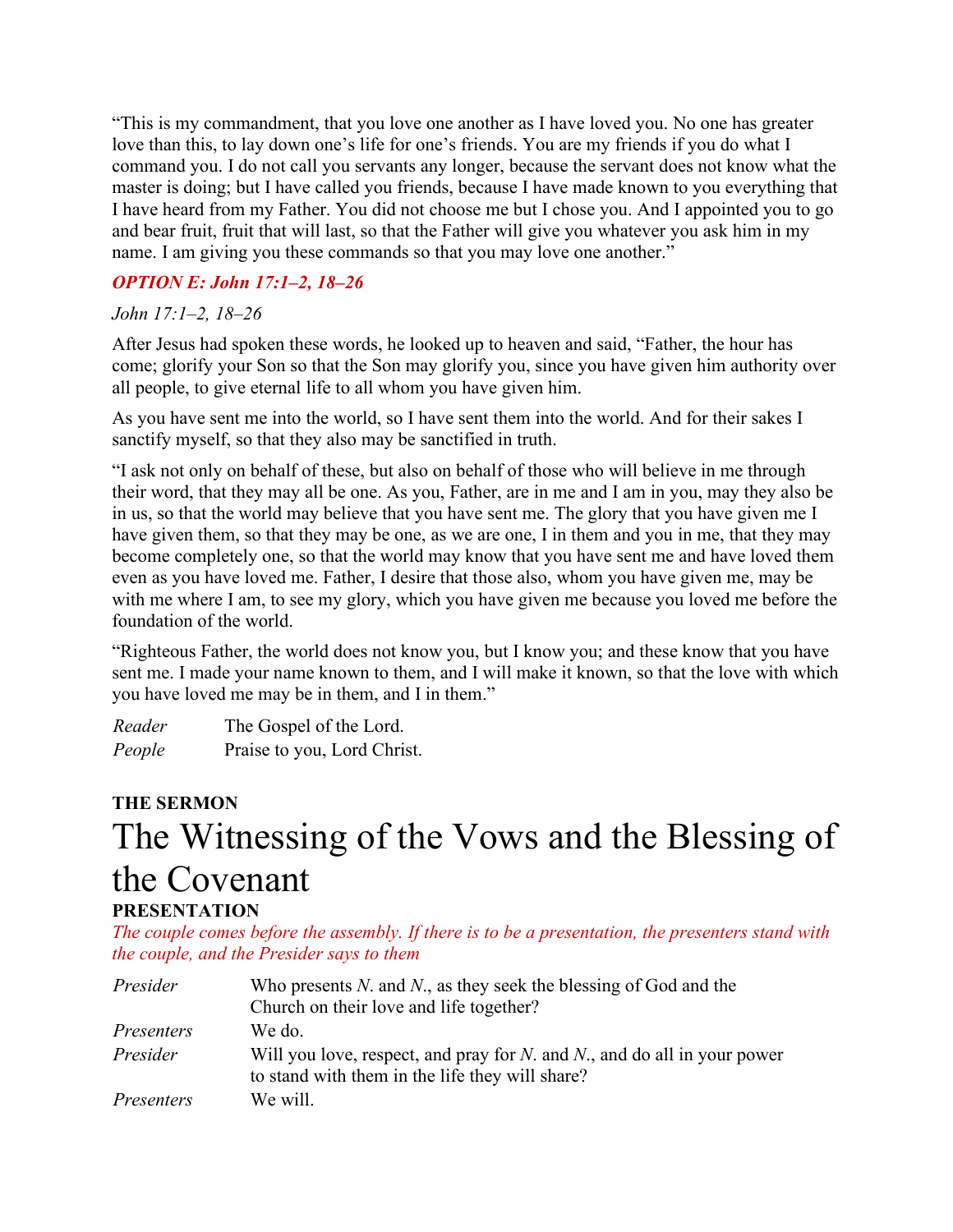## *The Presider then addresses the couple, saying*

*N*. and *N*., you have come before God and the Church to exchange and renew solemn vows with one another and to ask God's blessing.

#### *The Presider addresses one member of the couple, saying*

| Presider | $N_{\cdot}$ , do you freely and unreservedly offer yourself to N.?         |
|----------|----------------------------------------------------------------------------|
| Answer   | I do.                                                                      |
| Presider | Will you continue to live together in faithfulness and holiness of life as |
|          | long as you both shall live?                                               |
| Answer   | I will, with God's help.                                                   |

#### *The Presider addresses the other member of the couple, saying*

| Presider | N., do you freely and unreservedly offer yourself to N.?                                                   |
|----------|------------------------------------------------------------------------------------------------------------|
| Answer   | I do.                                                                                                      |
| Presider | Will you continue to live together in faithfulness and holiness of life as<br>long as you both shall live? |
| Answer   | I will, with God's help.                                                                                   |

#### *The assembly stands, the couple faces the People, and the Presider addresses them, saying*

| Presider | Will all of you gathered to witness these yows do all in your power to<br>uphold and honor this couple in the covenant they make? |
|----------|-----------------------------------------------------------------------------------------------------------------------------------|
| People   | We will.                                                                                                                          |
| Presider | Will you pray for them, especially in times of trouble, and celebrate with<br>them in times of joy?                               |
| People   | We will.                                                                                                                          |

#### **THE PRAYERS**

*The Presider then introduces the prayers*

*Presider* Then let us pray for *N*. and *N*. in their life together and for the concerns of this community.

*A Deacon or another leader bids prayers for the couple.*

*Prayers for the Church and for the world, for the concerns of the local community, for those who suffer or face trouble, and for the departed are also appropriate. If the rite takes place in the principal Sunday worship of the congregation, the rubric concerning the Prayers of the People on page 359 of the Book of Common Prayer is followed.*

*Adaptations or insertions may be made to the form that follows. Brackets indicate a bidding that may be omitted.*

*OPTION A: Loving God*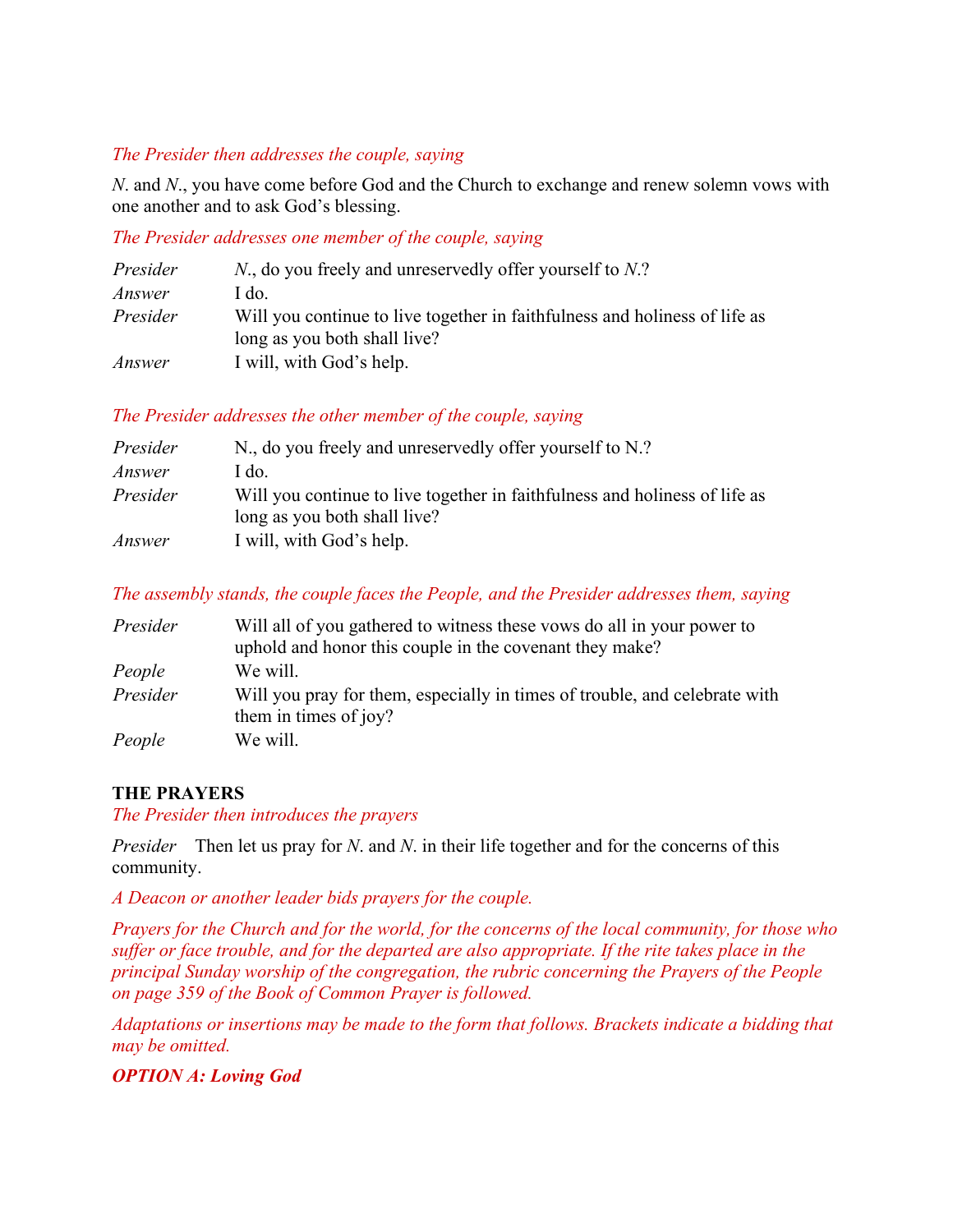| Leader  | For N. and N., seeking your blessing and the blessing of your holy people;<br>Loving God,                                             |
|---------|---------------------------------------------------------------------------------------------------------------------------------------|
| People  | Hear our prayer.                                                                                                                      |
| Leader  | For a spirit of loving-kindness to shelter them all their days; Loving God,                                                           |
| People  | Hear our prayer.                                                                                                                      |
| Leader  | For friends to support them and communities to enfold them; Loving<br>God,                                                            |
| People  | Hear our prayer.                                                                                                                      |
| Leader  | For peace in their home and love in their family; Loving God,                                                                         |
| People  | Hear our prayer.                                                                                                                      |
| [Leader | For the grace and wisdom to care for the children you entrust to them [or<br>may entrust to them]; Loving God,                        |
| People  | Hear our prayer.                                                                                                                      |
| Leader  | For the honesty to acknowledge when they hurt each other, and the<br>humility to seek each other's forgiveness and yours; Loving God, |
| People  | Hear our prayer.                                                                                                                      |
| Leader  | For the outpouring of your love through their work and witness; Loving                                                                |
|         | God,                                                                                                                                  |
| People  | Hear our prayer.                                                                                                                      |
| Leader  | For the strength to keep the vows each of us has made; Loving God,                                                                    |
| People  | Hear our prayer.                                                                                                                      |

# *The leader may add one or more of the following biddings*

| [Leader] | For all who have been reborn and made new in the waters of Baptism;<br>Loving God,                    |
|----------|-------------------------------------------------------------------------------------------------------|
| People   | Hear our prayer.]                                                                                     |
| [Leader] | For those who lead and serve in communities of faith; Loving God,                                     |
| People   | Hear our prayer.                                                                                      |
| [Leader] | For those who seek justice, peace, and concord among nations; Loving<br>God,                          |
| People   | Hear our prayer.]                                                                                     |
| [Leader] | For those who are sick or suffering, homeless or poor; Loving God,                                    |
| People   | Hear our prayer.                                                                                      |
| [Leader] | For victims of violence and those who inflict it; Loving God,                                         |
| People   | Hear our prayer.                                                                                      |
| [Leader  | For communion with all who have died [especially those whom we<br>. Loving God,<br>remember this day: |
| People   | Hear our prayer.]                                                                                     |

# *OPTION B: Lord, in your mercy*

*Leader* For *N*. and *N*., seeking your blessing and the blessing of your holy people; Lord, in your mercy,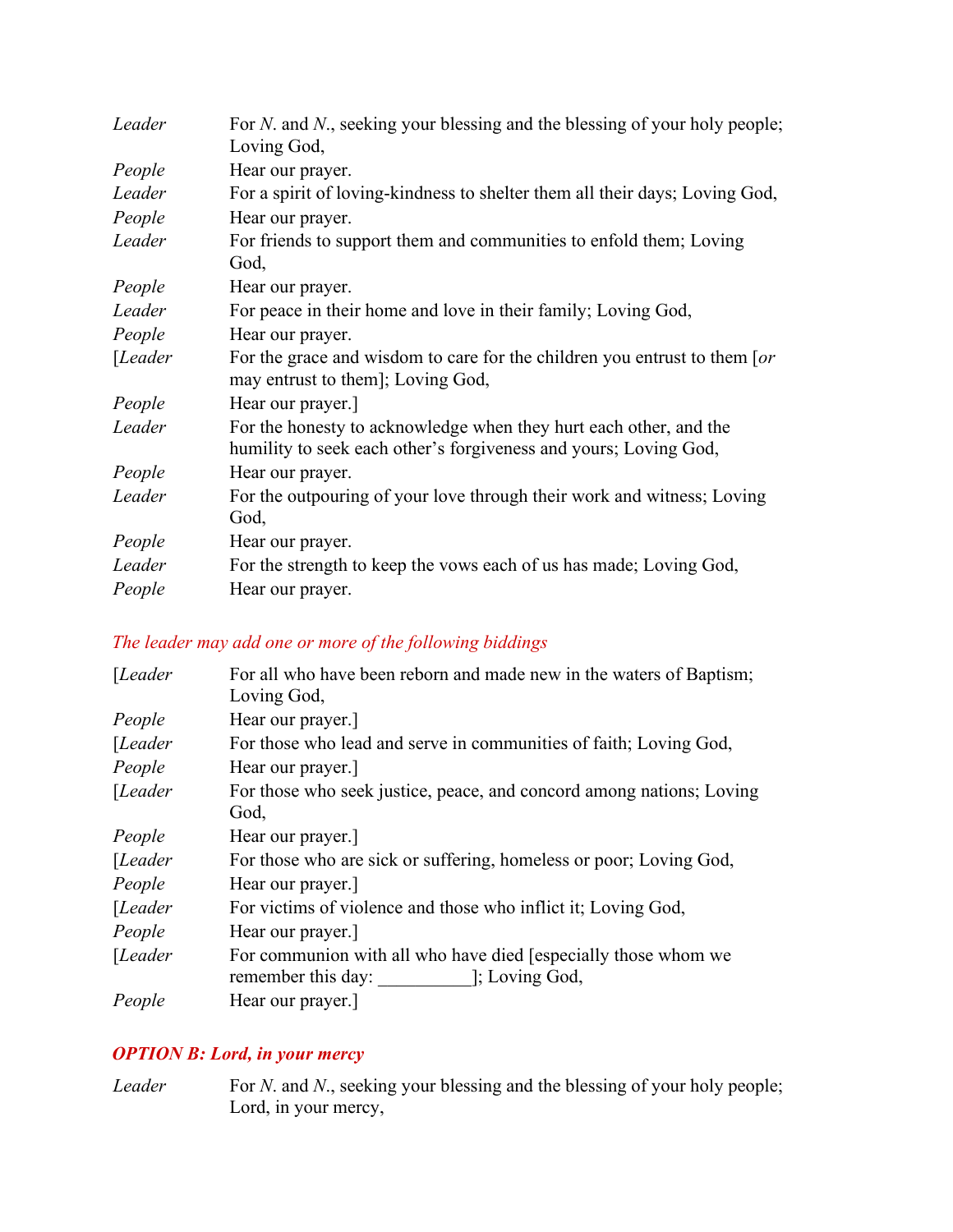| People  | Hear our prayer.                                                                                                                               |
|---------|------------------------------------------------------------------------------------------------------------------------------------------------|
| Leader  | For a spirit of loving-kindness to shelter them all their days; Lord, in your<br>mercy,                                                        |
| People  | Hear our prayer.                                                                                                                               |
| Leader  | For friends to support them and communities to enfold them; Lord, in<br>your mercy,                                                            |
| People  | Hear our prayer.                                                                                                                               |
| Leader  | For peace in their home and love in their family; Lord, in your mercy,                                                                         |
| People  | Hear our prayer.                                                                                                                               |
| [Leader | For the grace and wisdom to care for the children you entrust to them [or<br>may entrust to them]; Lord, in your mercy,                        |
| People  | Hear our prayer.                                                                                                                               |
| Leader  | For the honesty to acknowledge when they hurt each other, and the<br>humility to seek each other's forgiveness and yours; Lord, in your mercy, |
| People  | Hear our prayer.                                                                                                                               |
| Leader  | For the outpouring of your love through their work and witness; Lord, in<br>your mercy,                                                        |
| People  | Hear our prayer.                                                                                                                               |
| Leader  | For the strength to keep the vows each of us has made; Lord, in your<br>mercy,                                                                 |
| People  | Hear our prayer.                                                                                                                               |

# *The leader may add one or more of the following biddings*

| [Leader] | For all who have been reborn and made new in the waters of Baptism;<br>Lord, in your mercy,                            |
|----------|------------------------------------------------------------------------------------------------------------------------|
| People   | Hear our prayer.                                                                                                       |
| [Leader] | For those who lead and serve in communities of faith; Lord, in your<br>mercy,                                          |
| People   | Hear our prayer.                                                                                                       |
| [Leader  | For those who seek justice, peace, and concord among nations; Lord, in<br>your mercy,                                  |
| People   | Hear our prayer.                                                                                                       |
| [Leader  | For those who are sick or suffering, homeless or poor; Lord, in your<br>mercy,                                         |
| People   | Hear our prayer.                                                                                                       |
| [Leader] | For victims of violence and those who inflict it; Lord, in your mercy,                                                 |
| People   | Hear our prayer.                                                                                                       |
| [Leader] | For communion with all who have died [especially those whom we<br>$\vert$ ; Lord, in your mercy,<br>remember this day: |
| People   | Hear our prayer.]                                                                                                      |

*The Presider concludes the Prayers with the following or another appropriate Collect*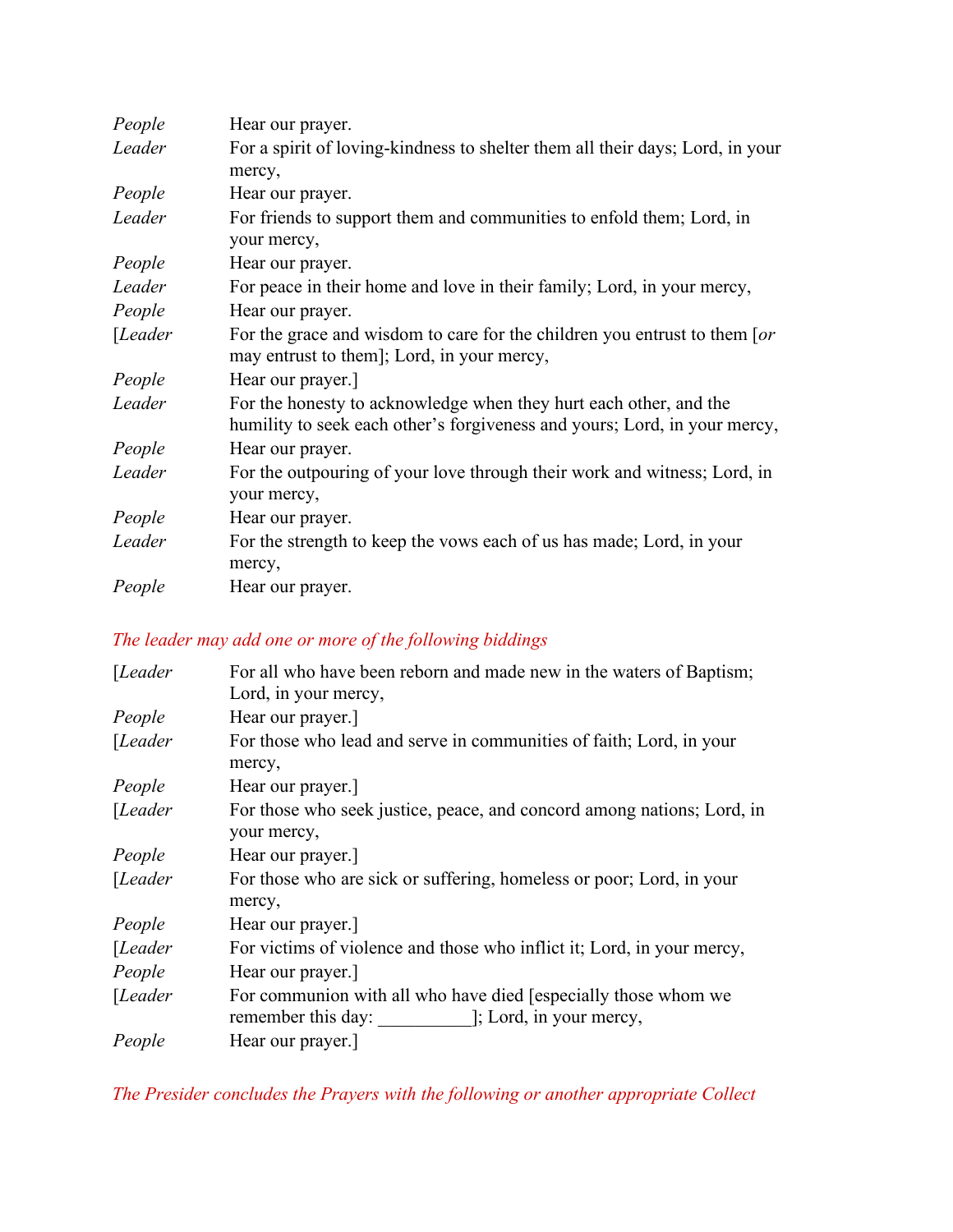Giver of every gift, source of all goodness, hear the prayers we bring before you for *N*. and *N*., who seek your blessing this day. Strengthen them as they share in the saving work of Jesus, and bring about for them and for all you have created the fullness of life he promised, who now lives and reigns for ever and ever. *Amen*.

# **THE LORD'S PRAYER**

## *OPTION A: We now pray*

As our Savior Christ has taught us, we now pray,

#### *OPTION B: We are bold to say*

And now, as our Savior Christ has taught us, we are bold to say,

#### *People and Celebrant*

## *OPTION A: Our Father in heaven*

Our Father in heaven, hallowed be your Name, your kingdom come, your will be done, on earth as in heaven. Give us today our daily bread. Forgive us our sins as we forgive those who sin against us. Save us from the time of trial and deliver us from evil. For the kingdom, the power, and the glory are yours, now and forever. Amen.

#### *OPTION B: Our Father, who art in heaven*

Our Father, who art in heaven, hallowed be thy Name, thy kingdom come, thy will be done, on earth as it is in heaven. Give us this day our daily bread. And forgive us our trespasses, as we forgive those who trespass against us. And lead us not into temptation, but deliver us from evil. For thine is the kingdom, and the power, and the glory, forever and ever. Amen.

# The Marriage

## **THE VOWS**

*The People sit. The couple stands, facing the Presider.*

*Presider N*. and *N*., I invite you now, illumined by the Word of God and strengthened by the prayer of this community, to make your covenant before God and the Church.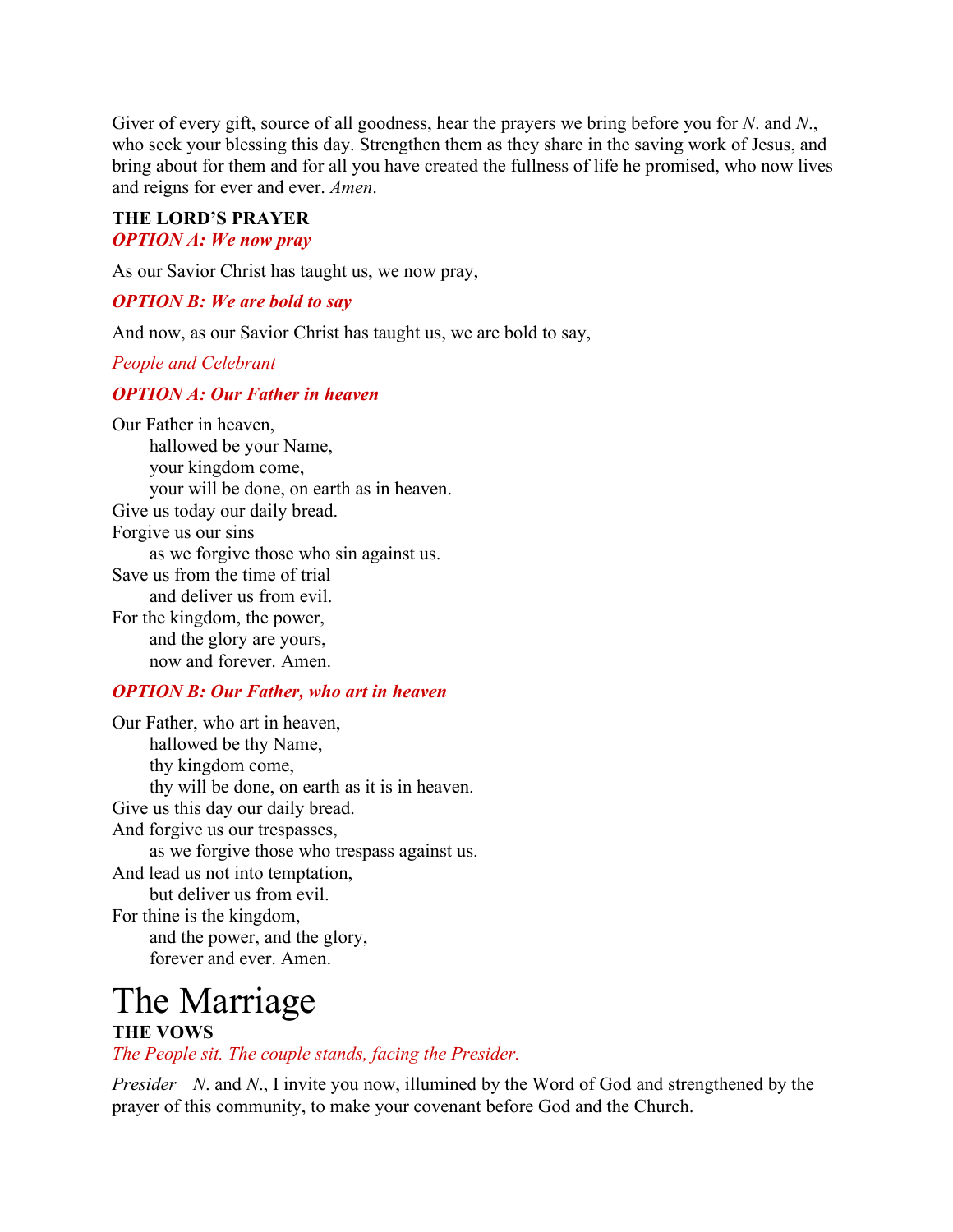#### *Each member of the couple, in turn, takes the hand of the other and says*

## *OPTION A: Care for you by the grace of God*

In the name of God, I, *N*., give myself to you, *N*., and take you to myself. I will support and care for you by the grace of God: in times of sickness, in times of health. I will hold and cherish you in the love of Christ: in times of plenty, in times of want. I will honor and love you with the Spirit's help: in times of anguish, in times of joy, forsaking all others, as long as we both shall live. This is my solemn vow.

#### *OPTION B: Care for you*

In the name of God, I, *N*., give myself to you, *N*., and take you to myself. I will support and care for you: in times of sickness, in times of health. I will hold and cherish you: in times of plenty, in times of want. I will honor and love you: in times of anguish, in times of joy, forsaking all others, as long as we both shall live. This is my solemn vow.

*If rings are to be exchanged, they are brought before the Presider, who prays using the following words*

Let us pray.

Bless, O God, these rings as signs of the enduring covenant *N*. and *N*. have made with each other, through Jesus Christ our Lord. *Amen*.

*The two people place the rings on the fingers of one another, first the one, then the other, saying*

## *OPTION A: In the name of God*

*N*., I give you this ring as a symbol of my vow, and with all that I am, and all that I have, I honor you, in the name of God.

#### *OPTION B: In the name of the Father*

*N*., I give you this ring as a symbol of my vow, and with all that I am, and all that I have, I honor you, in the name of the Father, and of the Son, and of the Holy Spirit.

*If the two have previously given and worn rings as a symbol of their commitment, the rings may be blessed on the hands of the couple, the Presider saying*

Let us pray.

By the rings which they have worn, faithful God, *N*. and *N*. have shown to one another and the world their love and faithfulness. Bless now these rings, that from this day forward they may be signs of the vows *N*. and *N*. have exchanged in your presence and in the communion of your Church, through Christ our Lord. *Amen*.

#### **PRONOUNCEMENT**

*The Presider joins the right hands of the couple and says*

Now that *N*. and *N*. have exchanged vows of love and fidelity in the presence of God and the Church, I pronounce that they are married [according to the laws of the state *or* civil jurisdiction of \_\_\_\_\_\_\_\_\_\_]. and bound to one another as long as they both shall live. *Amen*.

## **BLESSING OF THE COUPLE**

*As the couple stands or kneels, the Presider invokes God's blessing upon them, saying*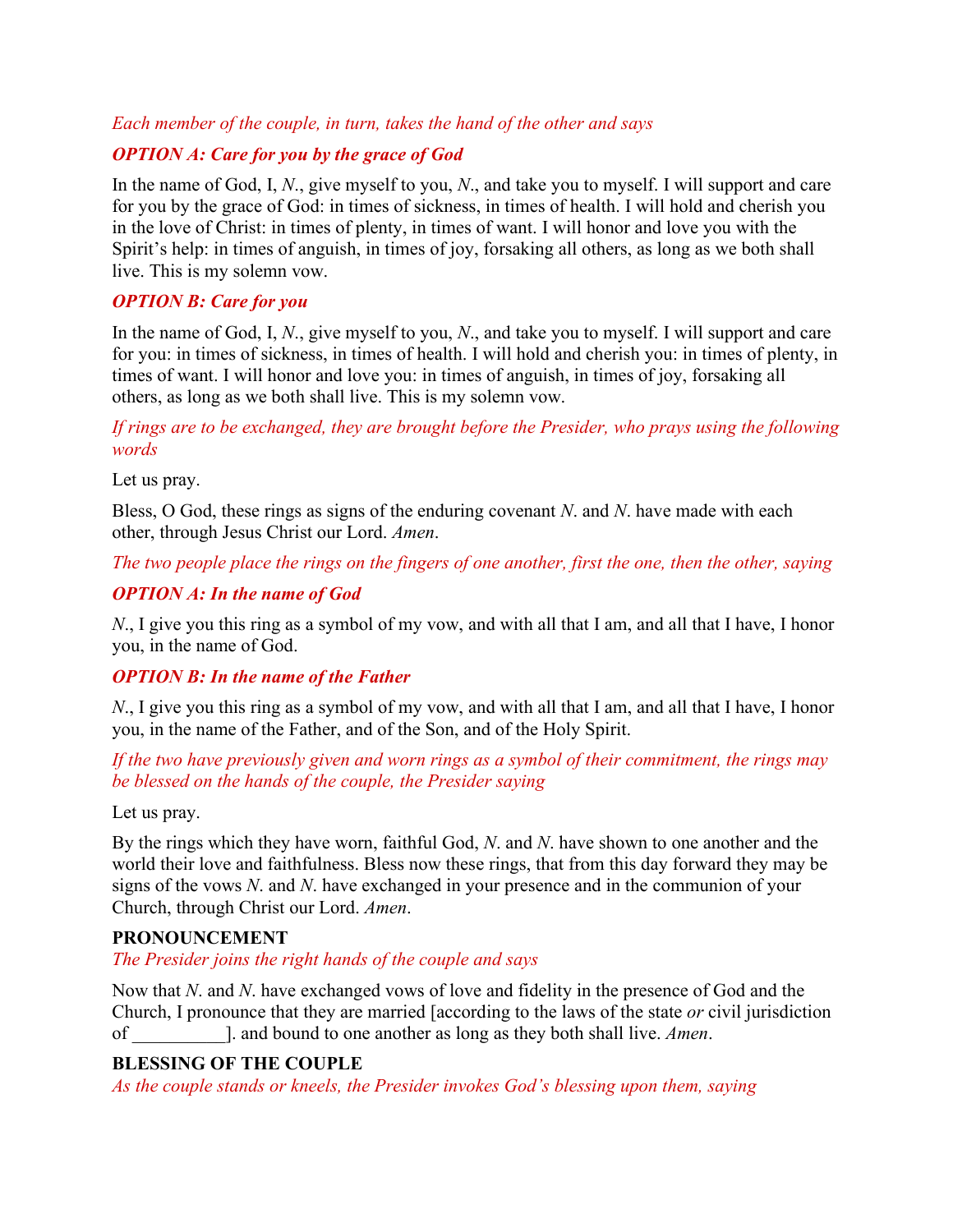Let us pray.

Most gracious God, we praise you for the tender mercy and unfailing care revealed to us in Jesus the Christ and for the great joy and comfort bestowed upon us in the gift of human love. We give you thanks for *N*. and *N*., and the covenant of faithfulness they have made. Pour out the abundance of your Holy Spirit upon them. Keep them in your steadfast love; protect them from all danger; fill them with your wisdom and peace; lead them in holy service to each other and the world.

## *The Presider continues with one of the following*

## *OPTION A: God the Father*

God the Father, God the Son, God the Holy Spirit, bless, preserve, and keep you and mercifully grant you rich and boundless grace, that you may please God in body and soul. God make you a sign of the loving-kindness and steadfast fidelity manifest in the life, death, and resurrection of our Savior, and bring you at last to the delight of the heavenly banquet, where he lives and reigns for ever and ever. *Amen*.

## *OPTION B: God, the holy and undivided Trinity*

God, the holy and undivided Trinity, bless, preserve, and keep you, and mercifully grant you rich and boundless grace, that you may please God in body and soul. God make you a sign of the loving-kindness and steadfast fidelity manifest in the life, death, and resurrection of our Savior, and bring you at last to the delight of the heavenly banquet, where he lives and reigns for ever and ever. *Amen.*

#### **THE PEACE**

*The Presider bids the Peace.*

## *OPTION A: The peace of the Lord be always with you*

*Presider* The peace of the Lord be always with you. *People* And also with you.

## *OPTION B: The peace of Christ be always with you*

| Presider | The peace of Christ be always with you. |
|----------|-----------------------------------------|
| People   | And also with you.                      |

*The Presider blesses the people. The Deacon, or in the absence of a Deacon, the Priest, dismisses them.*

## **BLESSING**

*The Priest blesses the people, saying*

## *OPTION A: The blessing of God . . . be upon you (BCP)*

The blessing of God Almighty, the Father, the Son, and the Holy Spirit, be upon you and remain with you for ever. *Amen.*

*OPTION B: The blessing of God . . . be among you (BCP)*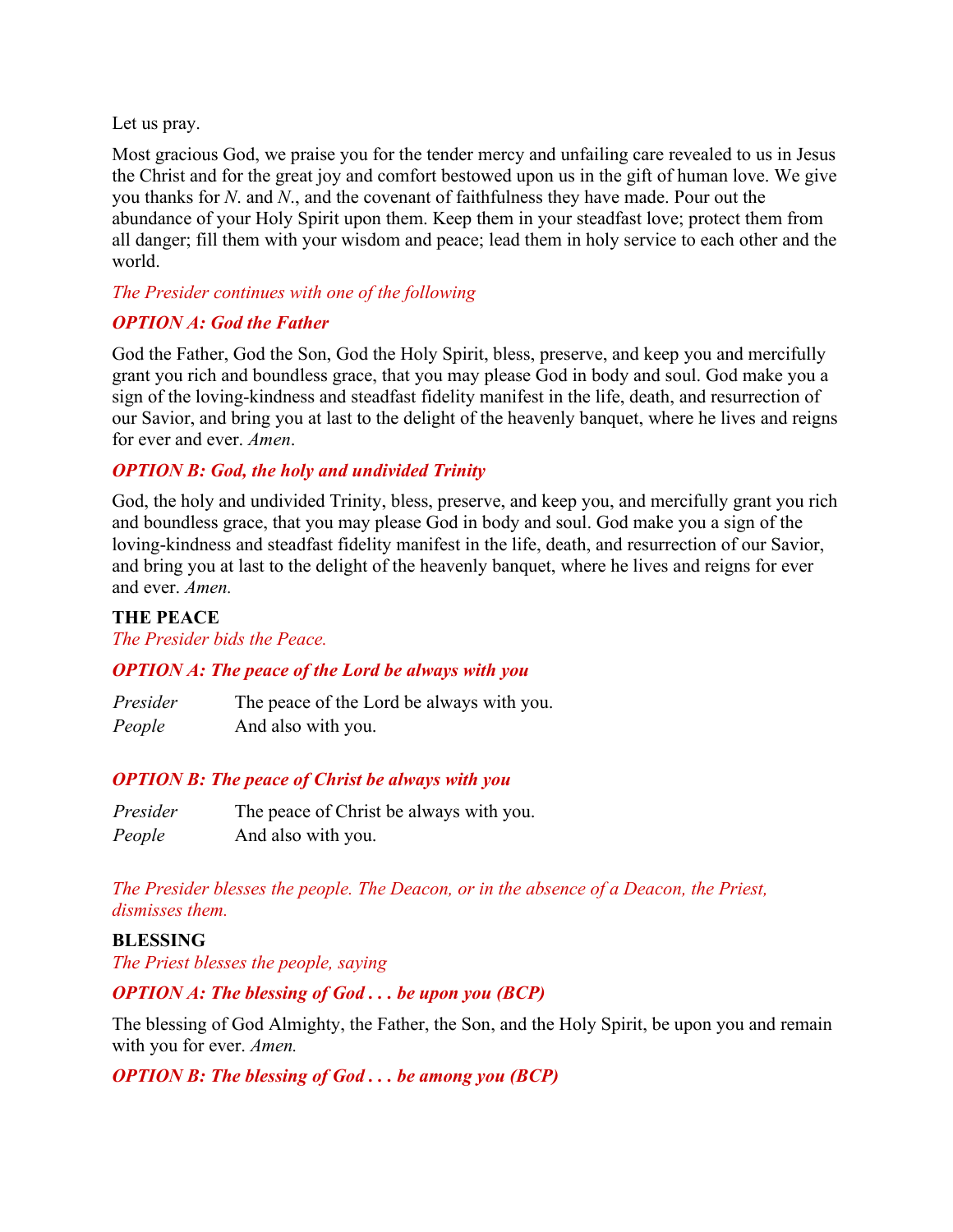The blessing of God Almighty, the Father, the Son, and the Holy Spirit, be among you, and remain with you always. *Amen.*

## *OPTION C: The peace of God (BCP)*

The peace of God, which passes all understanding, keep your hearts and minds in the knowledge and love of God, and of his Son Jesus Christ our Lord; and the blessing of God Almighty, the Father, the Son, and the Holy Ghost, be among you, and remain with you always. *Amen.*

## *OPTION D: The Lord bless and keep you (BCP)*

The Lord bless you and keep you. *Amen.*

- The Lord make his face to shine upon you and be gracious to you. *Amen.*
- The Lord lift up his countenance upon you and give you peace. *Amen.*

## *OPTION E: The blessing, mercy, and grace of God (BCP)*

The blessing, mercy, and grace of God Almighty, the Father, the Son, and the Holy Spirit, be upon you, and remain with you for ever. *Amen.*

## *OPTION F: Holy eternal Majesty (EOW)*

Holy eternal Majesty, Holy incarnate Word, Holy abiding Spirit, Bless you for evermore. *Amen.*

## *OPTION G: May the blessing of the God of Abraham and Sarah (EOW)*

May the blessing of the God of Abraham and Sarah, and of Jesus Christ born of our sister Mary, and of the Holy Spirit, who broods over the world as a mother over her children, be upon you and remain with you always. *Amen.*

## *OPTION H: God's Blessing be with you (EOW)*

God's Blessing be with you, Christ's peace be with you, the Spirit's outpouring be with you, now and always. *Amen.*

*(source: Celtic)*

## *OPTION I: The Wisdom of God (EOW)*

The Wisdom of God the Love of God and the Grace of God strengthen you to be Christ's hands and heart in this world, in the name of the Holy Trinity. *Amen.*

*(source: Celtic)*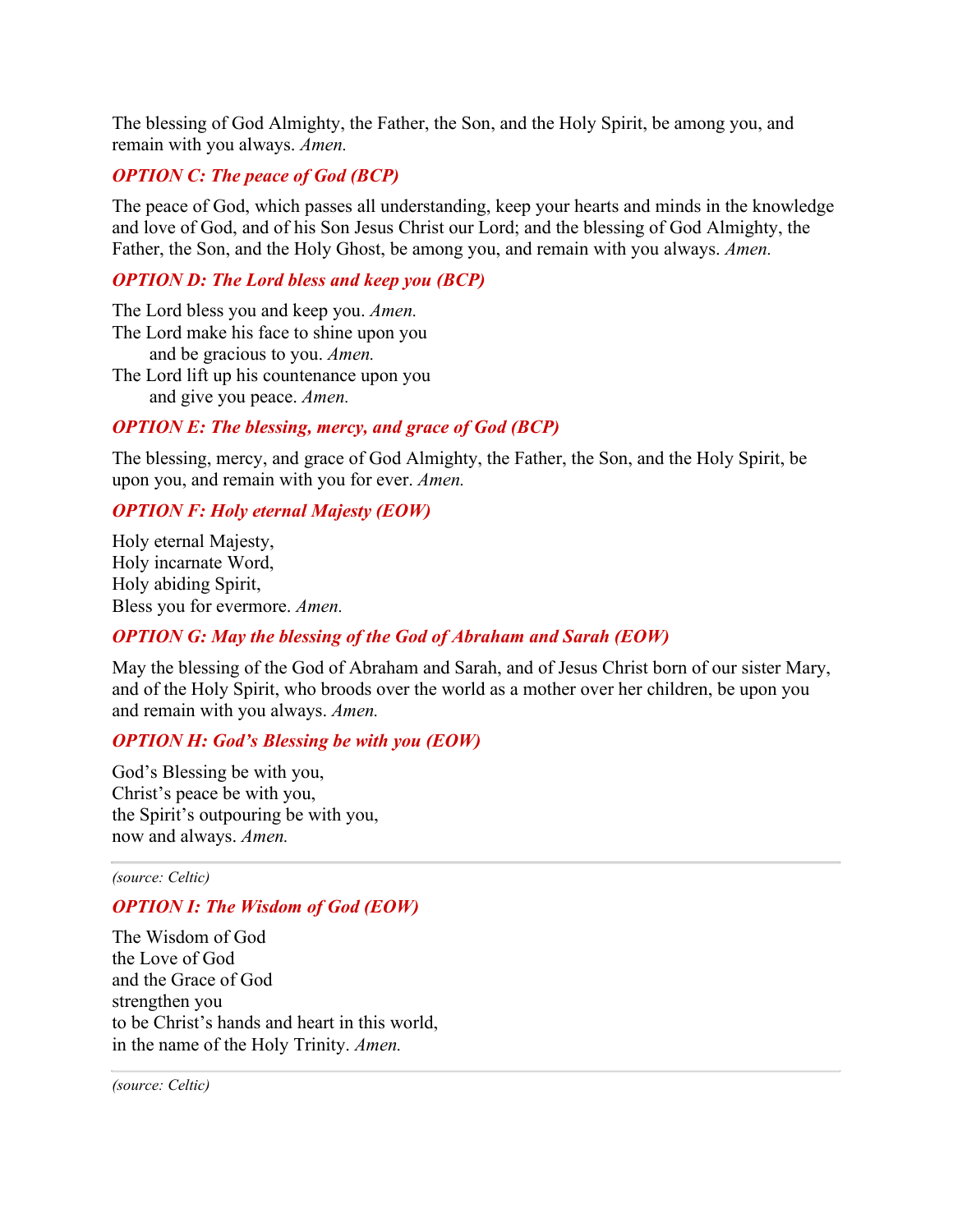#### *OPTION J: Live without fear: your Creator has made you holy (EOW)*

Live without fear: your Creator has made you holy, has always protected you, and loves you as a mother. Go in peace to follow the good road and may God's blessing be with you always. *Amen.*

*(source: from Saint Clare)*

#### *OPTION K: Episcopal Blessing*

Our help is in the Name of the Lord; *The maker of heaven and earth.* Blessed be the name of the Lord; *From this time forth for ever-more.*

#### **DISMISSAL**

#### *OPTION A: Let us go forth in the name of Christ*

Let us go forth in the name of Christ. *People* Thanks be to God.

#### *OPTION B: Love and serve the Lord*

|        | Go in peace to love and serve the Lord. |
|--------|-----------------------------------------|
| People | Thanks be to God.                       |

#### *OPTION C: Love and serve Jesus Christ*

|        | Go in peace to love and serve Jesus Christ our Savior. |
|--------|--------------------------------------------------------|
| People | Thanks be to God.                                      |

#### *OPTION D: Let us go forth into the world*

Let us go forth into the world, rejoicing in the power of the Spirit. *People* Thanks be to God.

#### *OPTION E: Let us bless the Lord*

Let us bless the Lord. *People* Thanks be to God.

#### *OPTION F: Let us go forth in the name of Christ: Easter*

|        | Let us go forth in the name of Christ. Alleluia, alleluia. |
|--------|------------------------------------------------------------|
| People | Thanks be to God. Alleluia, alleluia.                      |

#### *OPTION G: Love and serve the Lord: Easter*

Go in peace to love and serve the Lord. Alleluia, alleluia.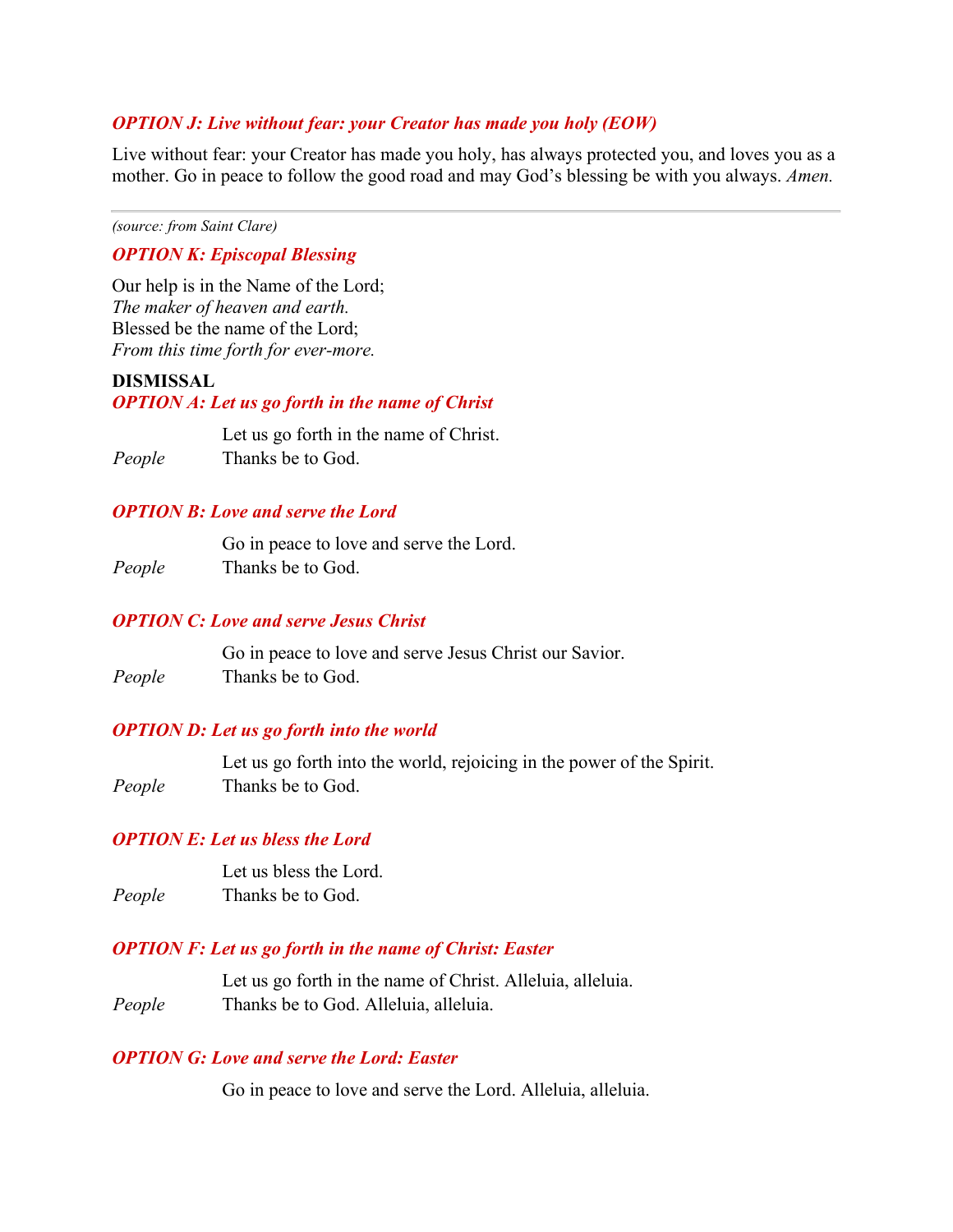*People* Thanks be to God. Alleluia, alleluia.

#### *OPTION H: Love and serve Jesus Christ: Easter*

Go in peace to love and serve Jesus Christ our Savior. Alleluia, alleluia. *People* Thanks be to God. Alleluia, alleluia.

#### *OPTION I: Let us go forth into the world: Easter*

Let us go forth into the world, rejoicing in the power of the Spirit. Alleluia, alleluia. *People* Thanks be to God. Alleluia, alleluia.

#### *OPTION J: Let us bless the Lord: Easter*

|        | Let us bless the Lord. Alleluia, alleluia. |
|--------|--------------------------------------------|
| People | Thanks be to God. Alleluia, alleluia.      |

#### *OPTION K: Let us go forth in the name of Christ: Ascension*

|        | Let us go forth in the name of Christ. Alleluia, alleluia. |
|--------|------------------------------------------------------------|
| People | Thanks be to God. Alleluia, alleluia.                      |

#### *OPTION L: Love and serve the Lord: Ascension*

Go in peace to love and serve the Lord. Alleluia, alleluia. *People* Thanks be to God. Alleluia, alleluia.

#### *OPTION M: Love and serve Jesus Christ: Ascension*

Go in peace to love and serve Jesus Christ our Savior. Alleluia, alleluia. *People* Thanks be to God. Alleluia, alleluia.

#### *OPTION N: Let us go forth into the world: Ascension*

Let us go forth into the world, rejoicing in the power of the Spirit. Alleluia, alleluia.

*People* Thanks be to God. Alleluia, alleluia.

## *OPTION O: Let us bless the Lord: Ascension*

Let us bless the Lord. Alleluia, alleluia. *People* Thanks be to God. Alleluia, alleluia.

#### *OPTION P: Let us go forth in the name of Christ: Easter 7*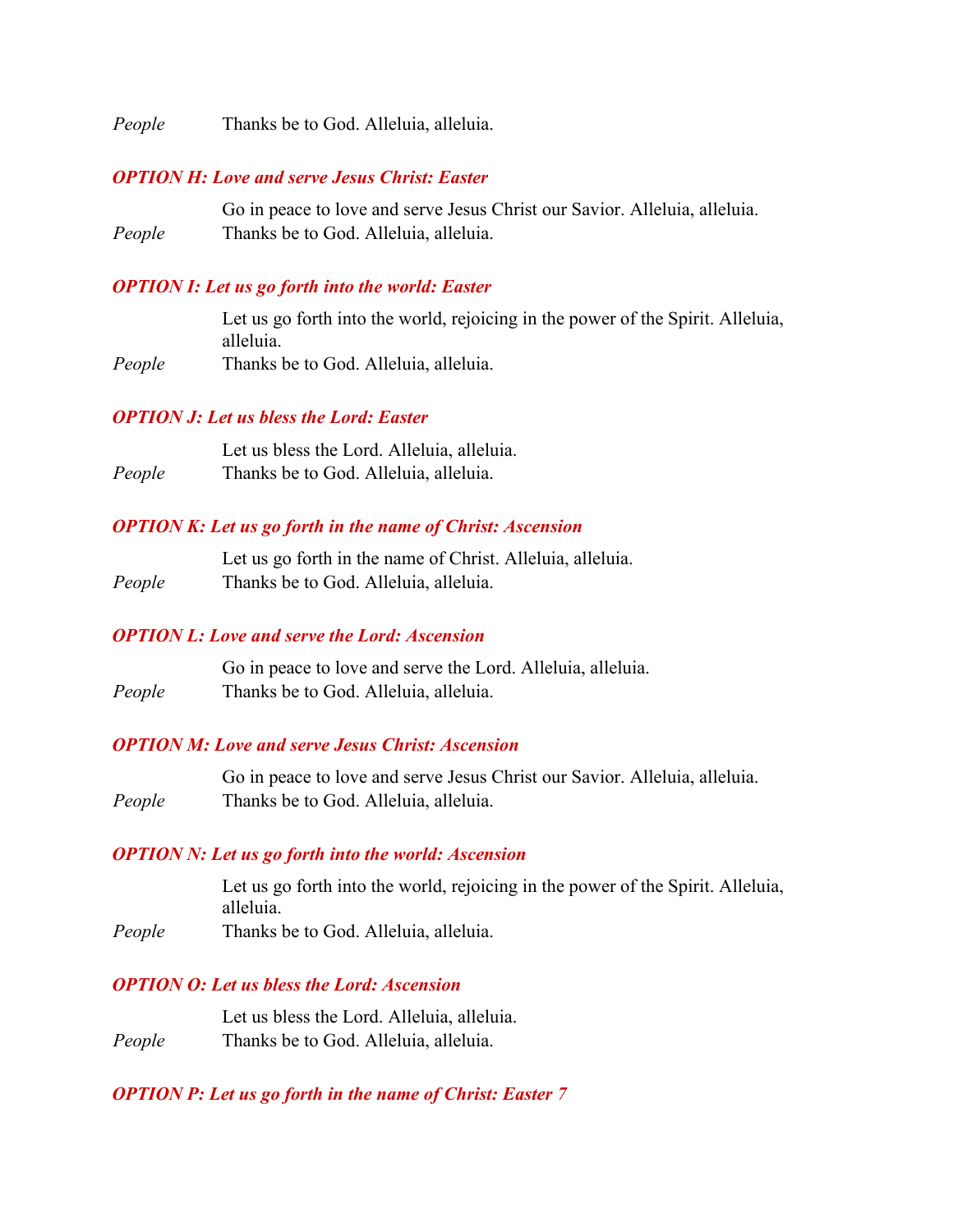|        | Let us go forth in the name of Christ. Alleluia, alleluia. |
|--------|------------------------------------------------------------|
| People | Thanks be to God. Alleluia, alleluia.                      |

#### *OPTION Q: Love and serve the Lord: Easter 7*

|        | Go in peace to love and serve the Lord. Alleluia, alleluia. |
|--------|-------------------------------------------------------------|
| People | Thanks be to God. Alleluia, alleluia.                       |

#### *OPTION R: Love and serve Jesus Christ: Easter 7*

Go in peace to love and serve Jesus Christ our Savior. Alleluia, alleluia. *People* Thanks be to God. Alleluia, alleluia.

#### *OPTION S: Let us go forth into the world: Easter 7*

Let us go forth into the world, rejoicing in the power of the Spirit. Alleluia, alleluia. *People* Thanks be to God. Alleluia, alleluia.

#### *OPTION T: Let us bless the Lord: Easter 7*

|        | Let us bless the Lord. Alleluia, alleluia. |
|--------|--------------------------------------------|
| People | Thanks be to God. Alleluia, alleluia.      |

## *OPTION U: Let us go forth in the name of Christ: Vigil and Day of Pentecost*

Let us go forth in the name of Christ. Alleluia, alleluia. *People* Thanks be to God. Alleluia, alleluia.

#### *OPTION V: Love and serve the Lord: Vigil and Day of Pentecost*

Go in peace to love and serve the Lord. Alleluia, alleluia. *People* Thanks be to God. Alleluia, alleluia.

#### *OPTION W: Love and serve Jesus Christ: Vigil and Day of Pentecost*

Go in peace to love and serve Jesus Christ our Savior. Alleluia, alleluia. *People* Thanks be to God. Alleluia, alleluia.

## *OPTION X: Let us go forth into the world: Vigil and Day of Pentecost*

Let us go forth into the world, rejoicing in the power of the Spirit. Alleluia, alleluia.

*People* Thanks be to God. Alleluia, alleluia.